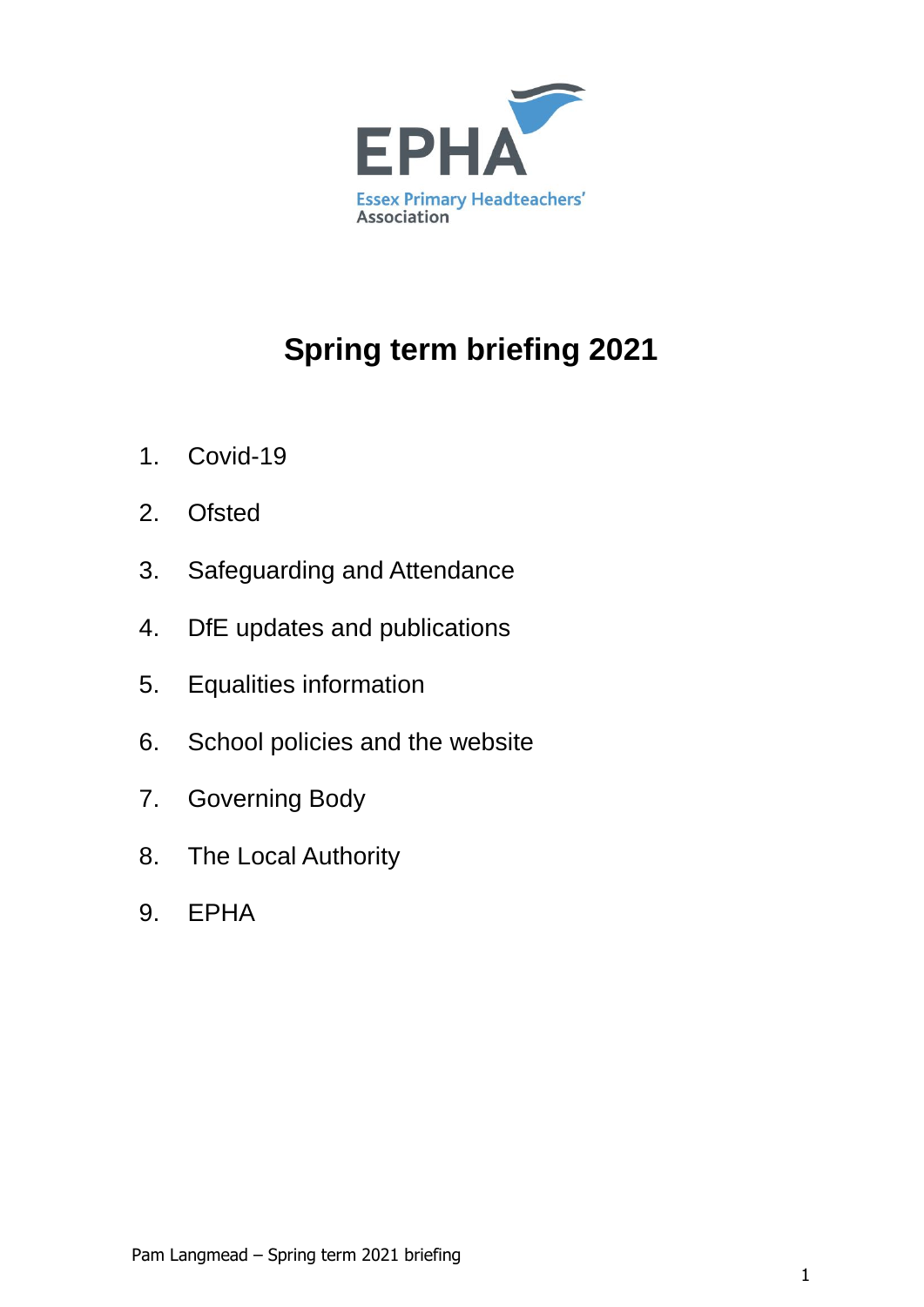## **Key information**

The DfE has re-published its 'guidance on full opening' with some new detail and clarifications, and under a new name: [Restricting attendance during the national lockdown: schools.](https://www.gov.uk/government/publications/actions-for-schools-during-the-coronavirus-outbreak#A)

## **What's new**

*Who can attend school*

Children with at least one parent or carer who is a [critical worker](https://www.gov.uk/government/publications/coronavirus-covid-19-maintaining-educational-provision) can go to school if required This includes children who have another parent working from home.

There's no limit to the number of children of critical workers that can attend

You can ask for evidence (like an ID badge or payslip) to prove someone is a critical worker *However, do note the sentence included in the guidance – updated on 8th January (page 25) which now states:*

**Parents and carers who are critical workers should keep their children at home if they can.** Pupils struggling to engage in remote education may be classed as [vulnerable](https://www.gov.uk/government/publications/coronavirus-covid-19-maintaining-educational-provision) and able to attend in person.

- Nurseries, maintained nursery schools and nursery classes in school should remain open to all
- You're expected to allow all children to attend full time or their usual hours (but only vulnerable children and children of critical workers should attend on-site reception classes)
- Alternative provision and special schools should encourage pupils to attend

Where you can't provide your usual interventions and provision at adequate staffing ratios, you should resume as close as possible to the pupil's specified provision as soon as possible.

#### *Minimum expectations for remote education have increased* It's now:

- KS1: 3 hours a day on average across the cohort (with less for younger children)
- KS2: 4 hours a day (this used to be 3 hours across all primary phases)
- KS3 and KS4: 5 hours a day (this used to be 4 hours)

You're also expected to:

Use a digital education platform

- Provide both recorded or live direct teaching time and independent tasks (you don't need to record video lessons yourself - you can use [Oak National Academy\)](https://www.thenational.academy/)
- Help pupils overcome barriers to digital access (but you're probably doing this already), for example by distributing laptops and providing printed resources
- Have systems to check daily whether pupils are engaging with their work (this used to be weekly)
- Have a named senior leader who has overarching responsibility for the quality and delivery of remote education

As you know, Gavin Williamson announced that parents should contact Ofsted if they had concerns about a school's remote education offer – much to everyone's fury, and Ofsted's surprise. Read this excellent article in Schools Week about how many parents have responded:

[https://schoolsweek.co.uk/ofsted-deluged-with-5000-emails-as-parents-turn-tables-on-williamson-by](https://schoolsweek.co.uk/ofsted-deluged-with-5000-emails-as-parents-turn-tables-on-williamson-by-reporting-superb-schools/)[reporting-superb-schools/](https://schoolsweek.co.uk/ofsted-deluged-with-5000-emails-as-parents-turn-tables-on-williamson-by-reporting-superb-schools/)

*All statutory KS1 and KS2 tests and teacher assessments are cancelled*

This includes the KS2 tests in reading and maths that were previously planned to go ahead this summer. But the DfE strongly encourages you to continue to assess children, so you can provide annual reports to parents and support transition to secondary school. See page 55 of the guidance. It notes: *The Standards and Testing Agency will update its guidance as soon as possible.*

*In summary, the document clarifies*

- You should review your risk assessment and treat it as a 'living document' which you're probably doing already
- You're best placed to determine what workforce you need in your school staff not in school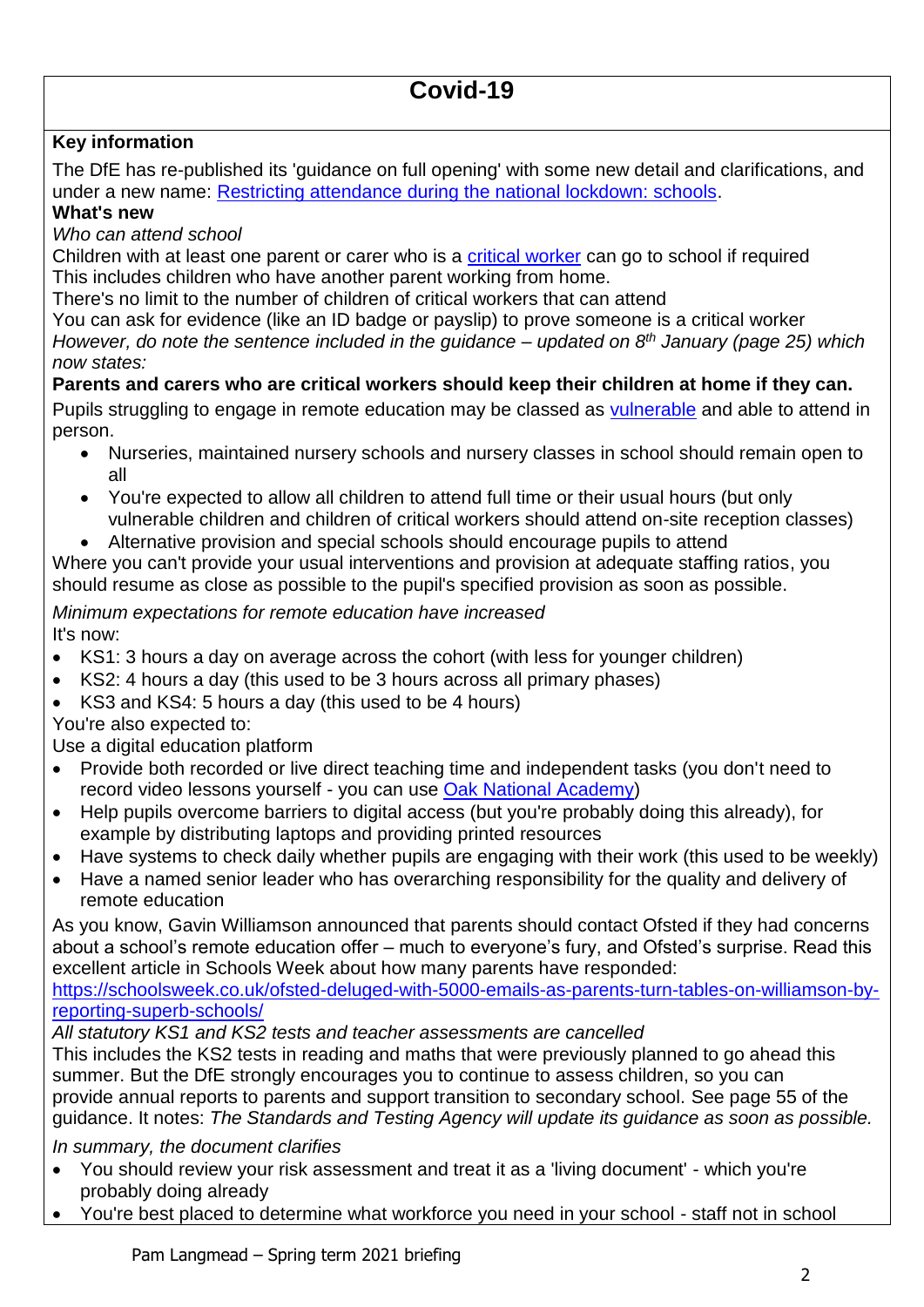should work from home where possible

- Clinically extremely vulnerable staff should not attend school
- Clinically vulnerable staff can continue to attend where they can't work from home
- Pregnant staff should work from home where possible
- You should review your child protection policy to reflect the move to remote education for most pupils
- GCSEs, AS and A Level exams are cancelled Ofqual will consult on alternative arrangements
- Free school meals you'll be provided with extra funding to provide food parcels, and the national voucher scheme will re-start
- Parents will be able to report their concerns about the quality of remote education to Ofsted (if they can't resolve them with the school)
- You can still sign up for and use the [National Tutoring Programme](https://nationaltutoring.org.uk/) during partial closure
- You should make adjustments to your fire drill to allow for social distancing
- You can decide whether to relax your uniform policy
- You'll continue to receive your core funding allocation

## **February half-term** *(DfE announcement on 26 January 2021)*

Schools will close as usual over February half-term and are not expected to remain open to vulnerable children and the children of critical workers during that week.

Schools do not need to provide lunch parcels or vouchers during the February half-term. There is wider government support in place to support families and children outside of term-time through the [Covid Winter Grant Scheme.](https://www.gov.uk/government/publications/covid-19-free-school-meals-guidance/covid-19-free-school-meals-guidance-for-schools#support-for-families) The £170 million scheme is being run by local authorities in England, with at least 80% of the funding earmarked to support with food and essential utility costs and will cover the period to the end of March 2021. It will allow local authorities to directly help the hardest-hit families and individuals over the winter period. Local authorities have local ties and knowledge, making them best placed to identify and help those children and families most in need.

## **Contact tracing over the February half-term**

Schools continue to play an important role in contact tracing for those pupils and staff who continue to attend their school. We recognise the challenges of this responsibility during holidays. Given limited numbers on-site, we expect contact tracing activity to be reduced but this remains vitally important in the continued national effort to limit the spread of the virus.

Where pupils or staff still attending their school test positive for coronavirus (COVID-19) during the holidays, having developed symptoms more than 48 hours since being in school, schools are not required to take any action. Staff, parents and carers should follow contact tracing instructions provided by NHS Test and Trace. However, where pupils or staff still attending their school test positive having developed symptoms within 48 hours of being in school, the school is asked to assist in identifying close contacts and advising self-isolation, as the individual may have been infectious whilst in school.

Staff responsible for contact tracing are not asked to be on-call at all times and may designate a limited period in the day to receive notification of positive cases and advise close contacts to selfisolate (this can be done by text or email).

Where schools can do so, staff assuming responsibility for contact tracing during half-term can be offered equivalent time off at an agreed point during term time.

The Department for Education coronavirus (COVID-19) helpline and the PHE Advice Service will remain open over the February half-term to answer any questions you have about coronavirus (COVID-19) relating to education settings and children's social care.

## **Testing over half-term**

Where schools are regularly testing staff, this does not need to take place during the holidays and can resume after the half-term.

## **Lateral Flow Tests in primary and maintained nursery schools**

The government has announced the rollout of Lateral Flow tests (LFT) to all primary-phase schools and maintained nursery schools, in order to test all staff and identify positive, but asymptomatic, cases of Covid-19. The following information was shared at a webinar on 18<sup>th</sup> January: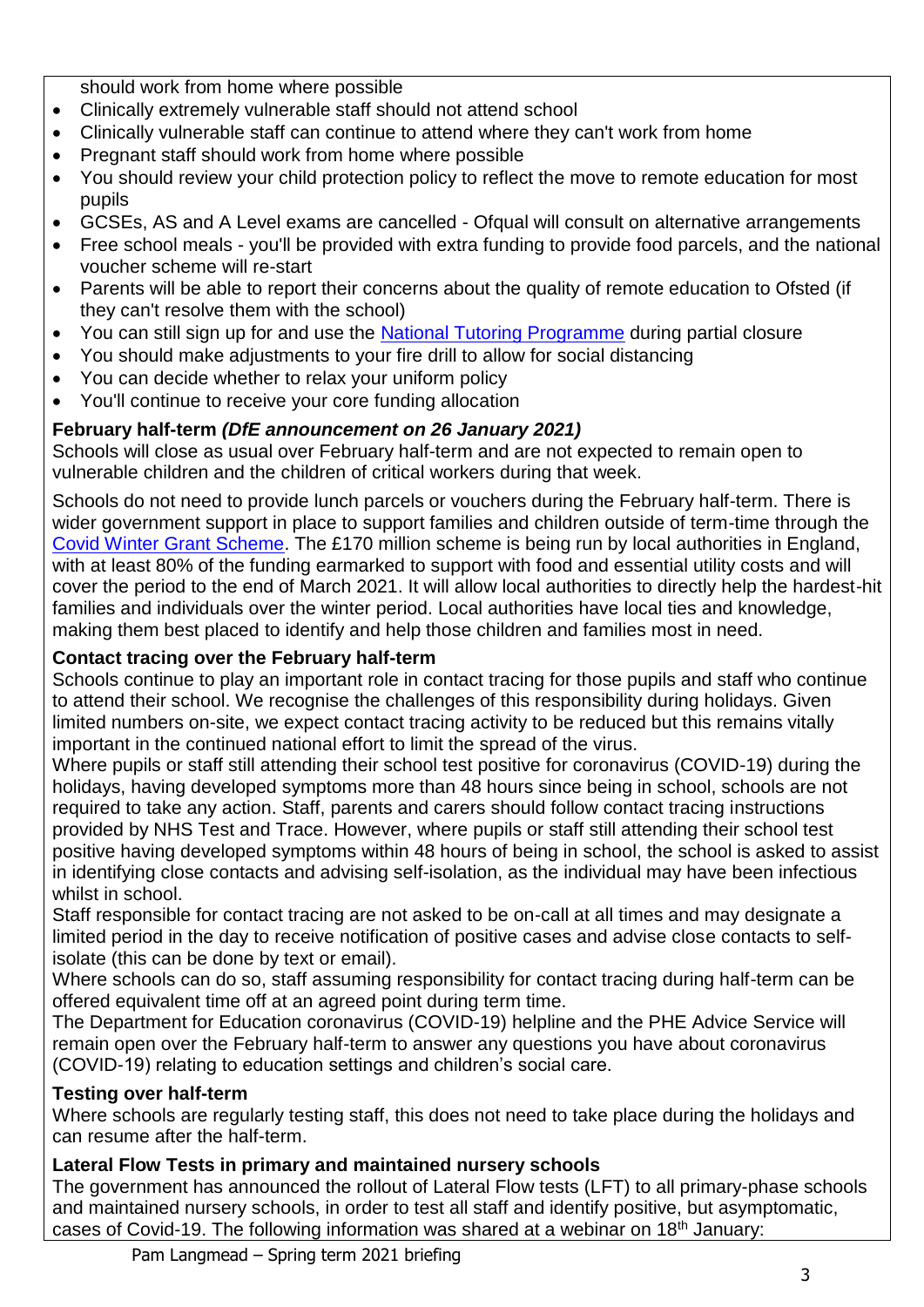From 18/01/21 sets of LFTs will be delivered to schools. Each school will receive enough packs of 7 tests, for each member of staff, which should be sufficient for 3-4 weeks. The plan is that all staff (who are attending the workplace and choose to take part) will be tested twice a week, selfadministering the test at home before they come into work.

The process was explained in steps:

- The school should set up a Test Kit log, identify a Covid-coordinator, set up a collection process, update the risk assessment (e,g. testing procedure, non-reporting, poor update)
- School receives the tests, records the batch numbers, and sets up a Test Log.
- Staff member opts in, reads the key information and the privacy notice.
- Individual collects their test kit pack and signs for it.
- Staff member self-administers the test at home, before coming into work.
- After 30 minutes they check the test result:
	- $\circ$  If negative they can go to work and should inform the school of the test result
	- $\circ$  If positive they must self-isolate for 10 days, inform Test and Trace, book a PCR test as a follow up and inform the school of the test result.
	- $\circ$  If void they should take another test
- The school should record the result for each member of staff.
- The member of staff takes the next test 3-4 days later (but not if they are isolating at home).

 About a week before they run out, schools should re-order the next batch of tests for their staff. *How to test, register and report results*

The DfE guidance gives detailed and graphic information about how to use the test kits. It is preferable for staff to take the test in the morning, but can be done the night before *(this may well be a much more practical solution).* 

Test kit log – needs to include: name of school, name of person issuing the test, date of issue, lot number of test kit, confirm receipt of the new instructions for use, name of person using the test. Individuals must report their results online to NHS Test and Trace using the Covid-19 rest results website or phoning 119**. They must do this even if the result is negative or void.**

Individuals must report their result to the school. Schools should manage their own, locally managed and separate register.

*Guidance documents include:*

- How-to Guide: Rapid testing of Primary and Nursery Workforce
- Your step by step guidance for Covid-19 self-testing
- Instructional video on YouTube for those taking the test.

## **DfE guidance on Safeguarding and remote education during coronavirus (COVID-19)**

Understand how to follow safeguarding procedures when planning remote education strategies and teaching remotely during the coronavirus (COVID-19) outbreak.

*<https://www.gov.uk/guidance/safeguarding-and-remote-education-during-coronavirus-covid-19>*

## **Free school meals**

Updated guidance published 8th January

Under normal circumstances, schools do not provide free school meals to eligible children who are not in school. But during the national lockdown, DfE expects schools to continue supporting children eligible for benefits-related free school meals who are at home during term time. The DfE strongly encourages schools to work with their school catering team or food provider to provide food parcels to eligible free school meal pupils who are at home. Where school kitchens are open this should be the approach taken by schools.

The steps schools take during this national lockdown period will depend on local circumstances. This could include:

- providing food parcels through the school catering team or food provider
- providing vouchers for a local shop or supermarket
- using the Department for Education's national voucher scheme, which will reopen shortly Vouchers will only be available through the national voucher scheme from the point it re-opens, however, any support provided since 4 January 2021 through food parcels or locally arranged vouchers can be claimed back from DfE.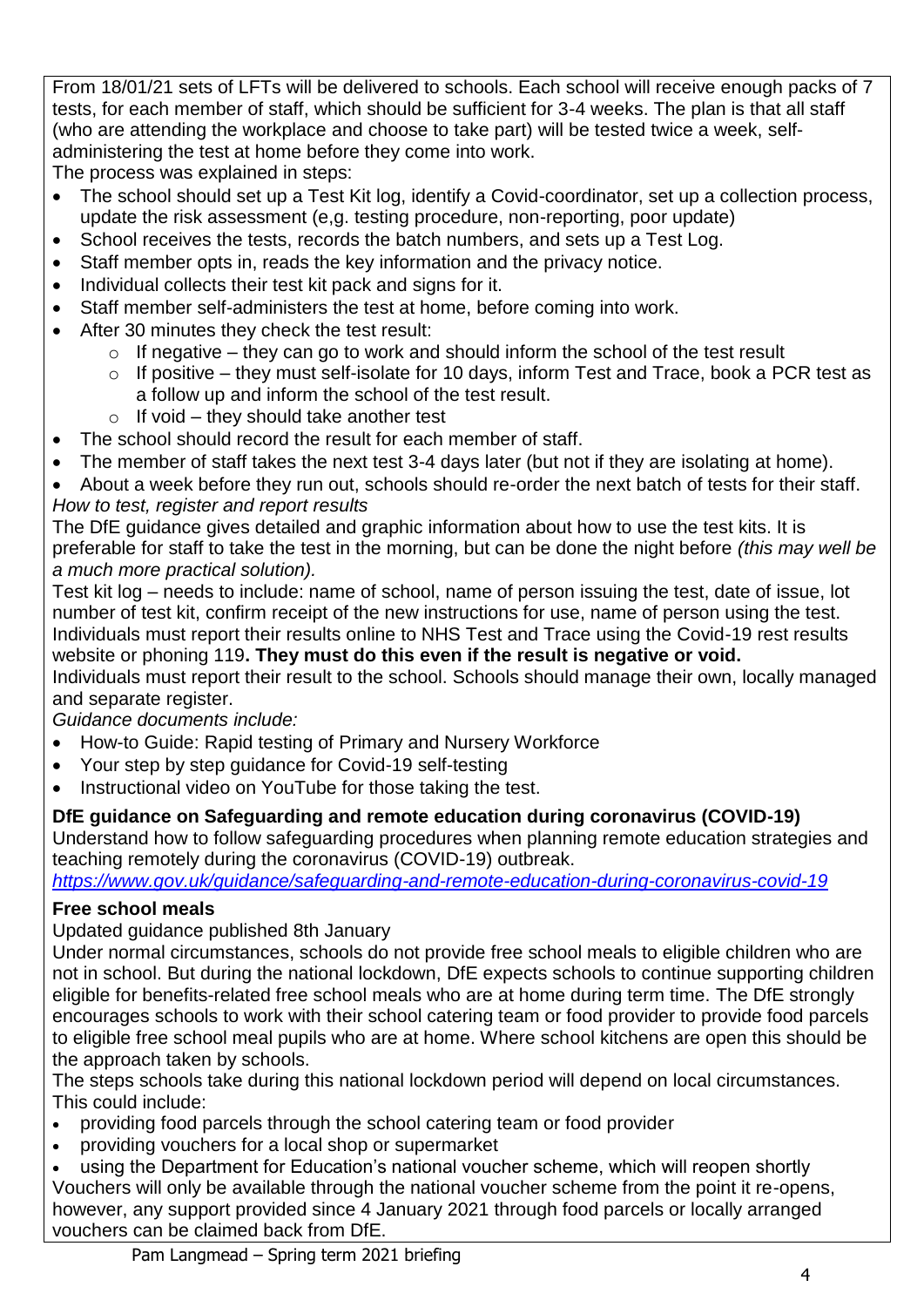Schools will continue to receive their expected funding for benefits-related free school meals throughout this period. To recognise the additional cost of provision for pupils at home, schools will be able to claim additional funding:

- $\bullet$  up to £3.50 per eligible pupil, per week, where food parcels are being provided we strongly encourage this approach where it is feasible
- up to £15 per eligible pupil, per week, where vouchers for local shops or supermarkets are being provided

Schools should only claim for one of these approaches for each week. Further details on how and when additional costs can be reclaimed will be provided shortly.

*https://www.gov.uk/government/publications/covid-19-free-school-meals-guidance*

## **Universal coronavirus catch-up premium**

Schools have received a one-off catch-up premium for the 2020/21 academic year to help pupils catch up for lost learning. The government is providing funding to cover a one-off universal catch-up premium for the 2020 to 2021 academic year. It aims to support pupils to catch up for lost learning so schools can meet the [curriculum expectations](https://www.gov.uk/government/publications/actions-for-schools-during-the-coronavirus-outbreak/guidance-for-full-opening-schools#section-3-curriculum-behaviour-and-pastoral-support) for the next academic year.

Make sure that you are keeping a record of how the premium is being allocated and spent and, eventually, the impact. You should be reporting regularly to governors – make this a regular agenda item. The Key has a good template that you could use to report the use of the premium.

## **National Tutoring Programme**

The National Tutoring Programme (NTP) is one of the areas where schools can spend the catch-up premium grant outlined above, if suitable for their pupils and context. <https://nationaltutoring.org.uk/ntp-tuition-partners>

## **DfE Laptop Scheme Update**

[https://www.gov.uk/guidance/get-laptops-and-tablets-for-children-who-cannot-attend-school-due-to](https://www.gov.uk/guidance/get-laptops-and-tablets-for-children-who-cannot-attend-school-due-to-coronavirus-covid-19)[coronavirus-covid-19](https://www.gov.uk/guidance/get-laptops-and-tablets-for-children-who-cannot-attend-school-due-to-coronavirus-covid-19)

More laptops and tablets available in 2021

DfE is increasing the help available through its [get help with technology](https://www.gov.uk/guidance/get-help-with-technology-for-remote-education-during-coronavirus-covid-19) programme. This includes:

- providing hundreds of thousands more laptops and tablets reaching a total of more than 1 million
- supporting disadvantaged 16 to 19 year olds in further education

DfE will contact schools, colleges, trusts and local authorities when they're able to order these devices during the spring term 2021.

## **Remote learning: alternative methods for providing laptops**

## *Closing the Digital Divide – ECC scheme*

Following on from the DfE 'Get Help with Technology' scheme that opened last year, we were aware that this scheme did not cover all groups of children and young people who may need support accessing remote learning. Essex County Council have therefore launched their own scheme 'Closing the Digital Divide'.

The scheme was initially launched in August last year to take old unused devices from the public and businesses across Essex and our ECC supply chain, clean them, make them good and then distribute those devices to children and young people. However, things moved rather quickly at the end of 2020 with cases increasing rapidly and we knew we did not have enough to support immediate demands. Essex have therefore invested in 5000 devices to be provided to children who need them. These devices are at no cost to the family and will not be required to be returned to school or ECC once the children return to school. They are to assist the child, not only with remote offer during lockdown, but to provide them with long term access to IT. We would like them to be distributed to families as if they had bought their own device from a shop and taken it home to keep. *Progress so far*

We have so far distributed 2400 devices to colleges and secondary schools across the County with a further 600 being distributed this week to our remaining secondary schools and primary schools in Tendring. A survey was circulated from the School Communications team last week requesting for all primary, infant and junior schools to provide us details of their demands that are not met by the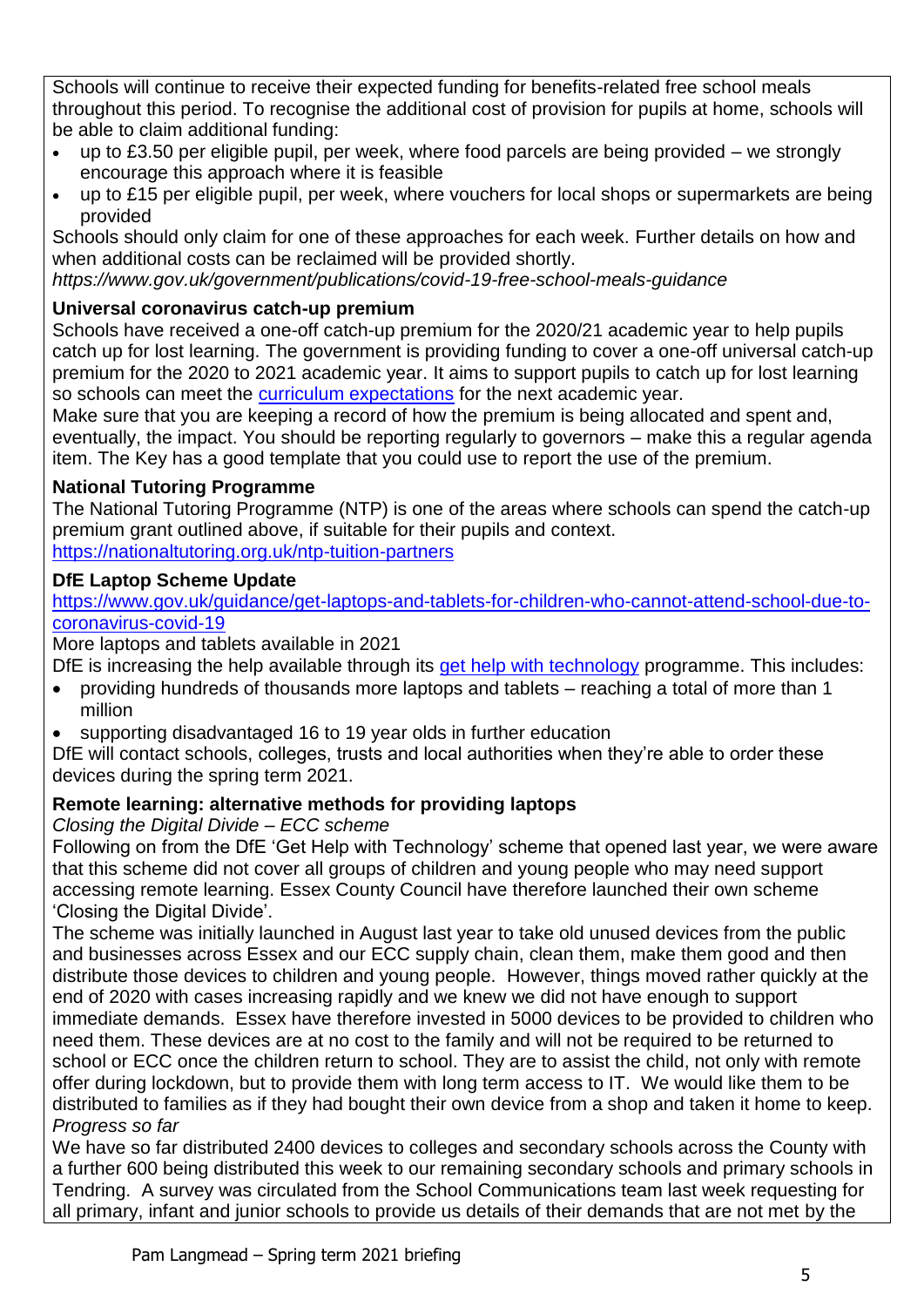DfE scheme – this did close on Friday 22nd January but if you did not get a chance to submit please do so now using [this link.](https://lnks.gd/l/eyJhbGciOiJIUzI1NiJ9.eyJidWxsZXRpbl9saW5rX2lkIjoxMDAsInVyaSI6ImJwMjpjbGljayIsImJ1bGxldGluX2lkIjoiMjAyMTAxMjUuMzM4ODg1NzEiLCJ1cmwiOiJodHRwczovL2NvbnN1bHRhdGlvbnMuZXNzZXguZ292LnVrL3dvcmtmb3JjZS1kZXZlbG9wbWVudC0xL2RjMzk5ZTY3In0.X6MUu-Z1i6wWcYgjsPO55rY1X85YL0idA2Lyg0rKObE/s/564077043/br/93555541740-l) https://consultations.essex.gov.uk/workforce-development-1/dc399e67/ Once we have this information we will work up a plan to get the 2000 remaining devices to schools as soon as we can.

*The future*

Our aim is that post lockdown we will make this scheme sustainable in the long term by going back to our original model of taking old devices and making them good and would welcome any devices you can donate to us. Should you wish to gain further information on that part of the scheme please contact [tslaptop.donations@essex.gov.uk.](mailto:tslaptop.donations@essex.gov.uk) Please also email us with any feedback on the devices you have received so far – we'd love to hear from you both on the difference we hope its making and any feedback you would like to give us on changes we could make in the future.

## **Furlough for staff**

Some schools may have received a communication from Essex Payroll about the mechanisms for recording and claiming Furlough payments. This may have given the impression that any staff can be furloughed – this is not the case. It remains the position that schools and academies cannot furlough staff that are funded from their budget. Furlough is only available to schools and academies for staff funded from additional funding sources (e.g parental contribution) i.e. catering, after school clubs etc.

## **PHE East of England Health Protection Team**

Second Floor Goodman House, Station approach, Harlow, Essex, CM20 2ET [EastofEnglandHPT@phe.gov.uk;](mailto:EastofEnglandHPT@phe.gov.uk;%20phe.EoEHPT@nhs.net) phe.EoEHPT@nhs.net Phone: 0300 303 8537 [option](tel://0300%20303%208537%20option%201/) 1

## **Local Authority Outbreak Plan**

Link includes the data on the number of cases in Essex, including by age.

<https://www.essex.gov.uk/local-outbreak-control-plan>

List of mobile testing sites in Essex- updated weekly

<https://www.essex.gov.uk/news/current-dates-and-locations-for-mobile-testing-units>

Mobile testing units are at various locations across Essex and they are run by the Ministry of Defence.

To get an appointment at a mobile testing unit:

- check if you meet the [criteria for testing](https://www.gov.uk/guidance/coronavirus-covid-19-getting-tested#who-can-be-tested)
- apply [online for a coronavirus test](https://www.gov.uk/apply-coronavirus-test)

## **Webcasts with Mike Gogarty and Clare Kershaw**

11th September https://www.youtube.com/watch?v=8mumCXeexd8

6<sup>th</sup> November [https://www.youtube.com/watch?v=F-Iu5oa\\_XYU](https://www.youtube.com/watch?v=F-Iu5oa_XYU)

8<sup>th</sup> December <https://www.youtube.com/watch?v=PtOo52jsclg>

A fourth webcast with Clare Kershaw and LA Officers has been set up for Thursday 11<sup>th</sup> February at 9.30 am. The Zoom link is as follows:

<https://us02web.zoom.us/j/85127760509?pwd=MXhBOEozcXRFUEpEOFE2dHZERVJuUT09> Meeting ID: 851 2776 0509

Passcode: 632991

## **Link to a recent webcast recorded with Dr Matt Butler on 6th January**

Take a look at the whole meeting, or minutes 3-14 and minutes 20-27 in particular, recorded live from a Covid Ward at Addenbrookes hospital with Dr Matt Butler. <https://www.youtube.com/watch?v=re0Gxjom1ok&feature=youtu.be>

**Emotional Wellbeing and Mental Health Support for Recovery & Return** 

Essex resources https://schools.essex.gov.uk/admin/COVID-19/Pages/default.aspx

## **Relevant Documents and Guidance**

## **DfE website**

DfE – restricting attendance at schools during the national lockdown – January 2021 <https://essexprimaryheads.co.uk/files/school-national-restrictions-guidance-january-2021.pdf> <https://www.gov.uk/coronavirus>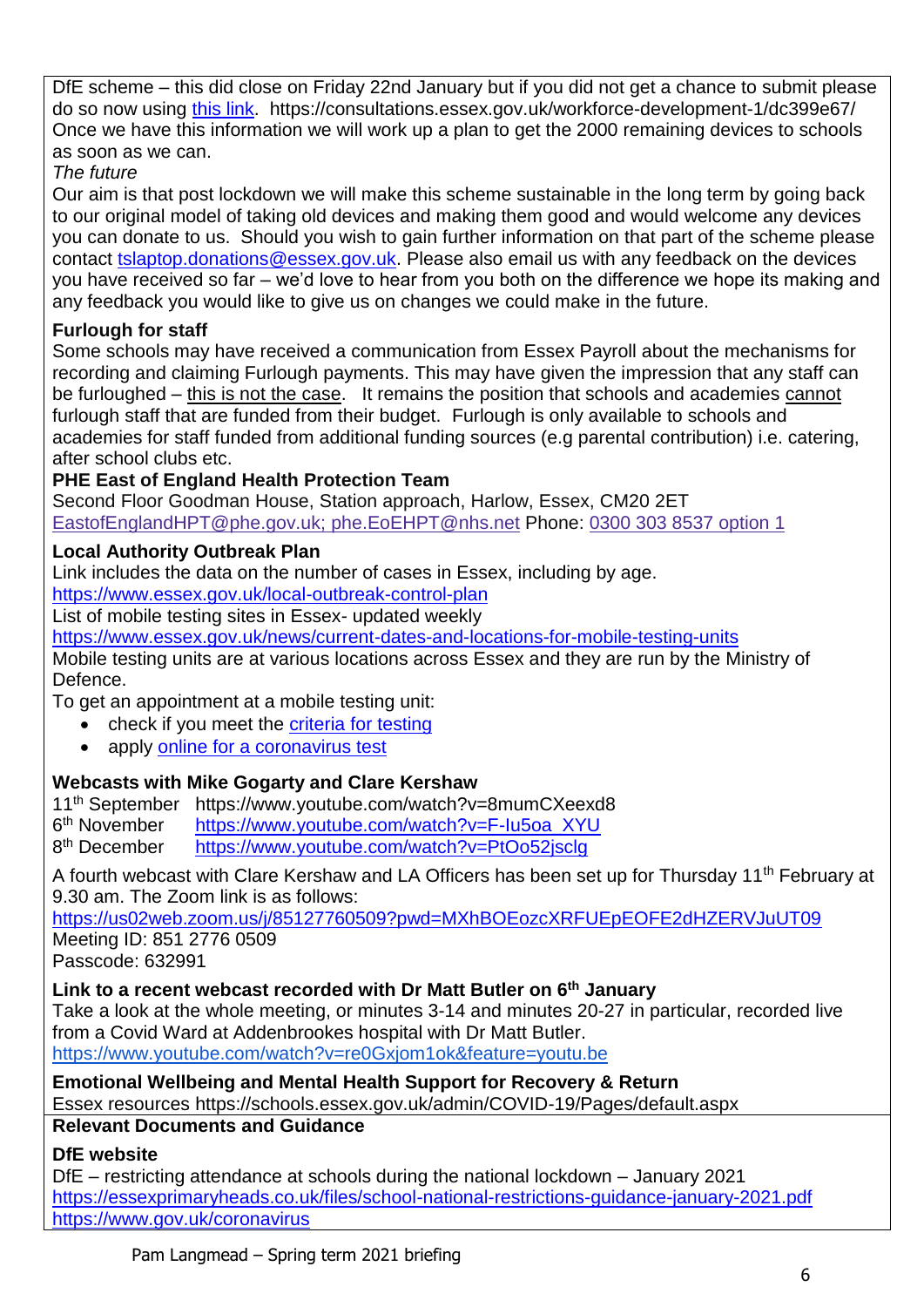<https://www.gov.uk/government/publications/actions-for-schools-during-the-coronavirus-outbreak> **DfE coronavirus helpline**  Telephone 0800 046 8687 **PHE East of England Health Protection Team** Second Floor Goodman House, Station approach, Harlow, Essex, CM20 2ET [EastofEnglandHPT@phe.gov.uk;](mailto:EastofEnglandHPT@phe.gov.uk;%20phe.EoEHPT@nhs.net) phe.EoEHPT@nhs.net Phone: 0300 303 8537 [option](tel://0300%20303%208537%20option%201/) 1 **Essex Schools Infolink** <https://schools.essex.gov.uk/admin/COVID-19/Pages/default.aspx> **NHS website** <https://www.nhs.uk/conditions/coronavirus-covid-19/>

- Reassess your plans in light of the new arrangements keep your risk assessment updated and share with staff – and publish on your website if you have more than 50 employees.
- Set up a process for managing Lateral Flow Tests including: Test Kit log, update risk assessment, name Covid-Coordinator, organise collection point, train staff, distribute LFTs, record results.
- Name a senior leader who has overarching responsibility for the quality and delivery of remote education.
- Order laptops from the DfE, when available. Consider alternative ways to access laptops.
- Apply for FSM vouchers when the scheme reopens and claim for costs since  $4<sup>th</sup>$  January.
- Attend the webcast with Clare Kershaw on Thursday 11<sup>th</sup> February at 9.30 am.
- Make adjustments to your fire drill to allow for social distancing.
- Send any questions, concerns and comments to EPHA [pam@langmead.me.uk](mailto:pam@langmead.me.uk) and/or to the School Communications team [Schools.Communication@essex.gov.uk](mailto:Schools.Communication@essex.gov.uk)
- Stay safe and well!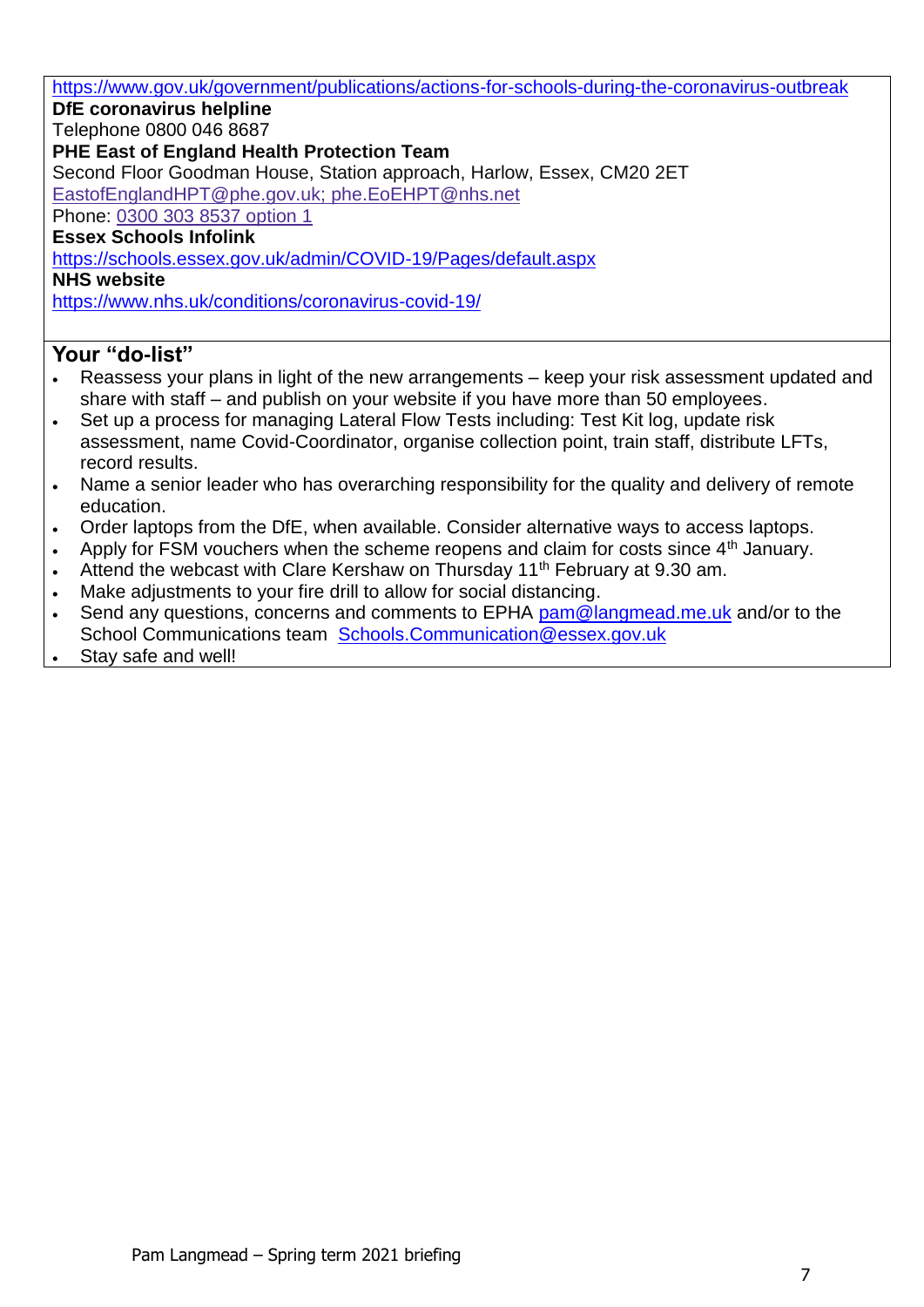## **Key information**

- Ofsted visits to a range of schools (as conducted in the autumn term) have ended.
- Routine inspections, which result in a school being awarded a new grade or being confirmed in its current grade, will resume in the summer term.
- Monitoring inspections of schools judged as requires improvement or inadequate will resume this term.

## **Inspection**

(DfE guidance page 55) For state-funded schools, the intention is that routine, graded Ofsted inspections will not be reintroduced until the summer term. During the spring term, it is intended that inspectors will conduct monitoring inspections in schools most in need of support - inadequate schools and some schools that require improvement. These monitoring inspections will not be graded, and will focus on matters that are particularly relevant at this time such as curriculum and teaching (including remote education), and attendance, particularly of vulnerable pupils. Inspectors will be sensitive to the school's context, and support schools to prioritise the right actions. We are discussing with Ofsted the implementation of these inspections in light of the recent changes set out in this guidance.

As has been the case throughout, Ofsted can inspect schools – of any grade – where it has significant concerns about safeguarding or the quality of education being provided, including remote education. Parents should raise concerns about remote education with their school, and can report those concerns to Ofsted if the matter is not resolved.

Monitoring complaints from parents in respect of remote learning

Our monitoring inspections will look at how well schools are educating pupils in the current circumstances – which for most pupils means being educated remotely. We will also consider complaints made by parents about remote education to help resolve issues and make sure children are being well served. If parents feel their child's school is not providing suitable remote education, they should first raise their concerns with the teacher or headteacher. If issues are not resolved, parents can report the [matter](https://contact.ofsted.gov.uk/online-complaints) to Ofsted

Ofsted's guide to [What's working well in remote education -](https://www.gov.uk/government/publications/whats-working-well-in-remote-education/whats-working-well-in-remote-education) GOV.UK (www.gov.uk)

The following information was shared with headteachers on Monday 1<sup>st</sup> February: Ofsted's established policy for managing complaints about schools remains unchanged. However, due to the nature of these complaints, and the need to consider them swiftly, Ofsted has implemented an early step in our usual processes. So that a decision can be made about whether it is appropriate to consider a complaint, this step enables one of Her Majesty's Inspectors to contact a school directly to flag that we have received concerns about remote education at the school and to seek a response. This step enables us to seek assurances quickly that national guidance is being recognised and implemented. We are describing this step as a 'pre-waiver' call. During the prewaiver call, HMI should avoid providing any information to the school that could identify the complainant or their child, unless the complainant has provided consent for their details to be shared with the school.

If, as a result of the pre-waiver call, a HMI has reason to believe that a school is not following the DfE remote education guidance, and/or we identify concerns about a school's remote education offer, we may: a) complete a waiver (if local complaint routes should usually have been exhausted) and/or b) progress as a wider concern using the normal Complaints about Schools process. We will write to all schools who have received a pre-waiver call to inform them of the outcome following our consideration of the complaint. If the outcome is that we will take no further action as we have not identified any wider concerns, then a summary of the concerns and the school's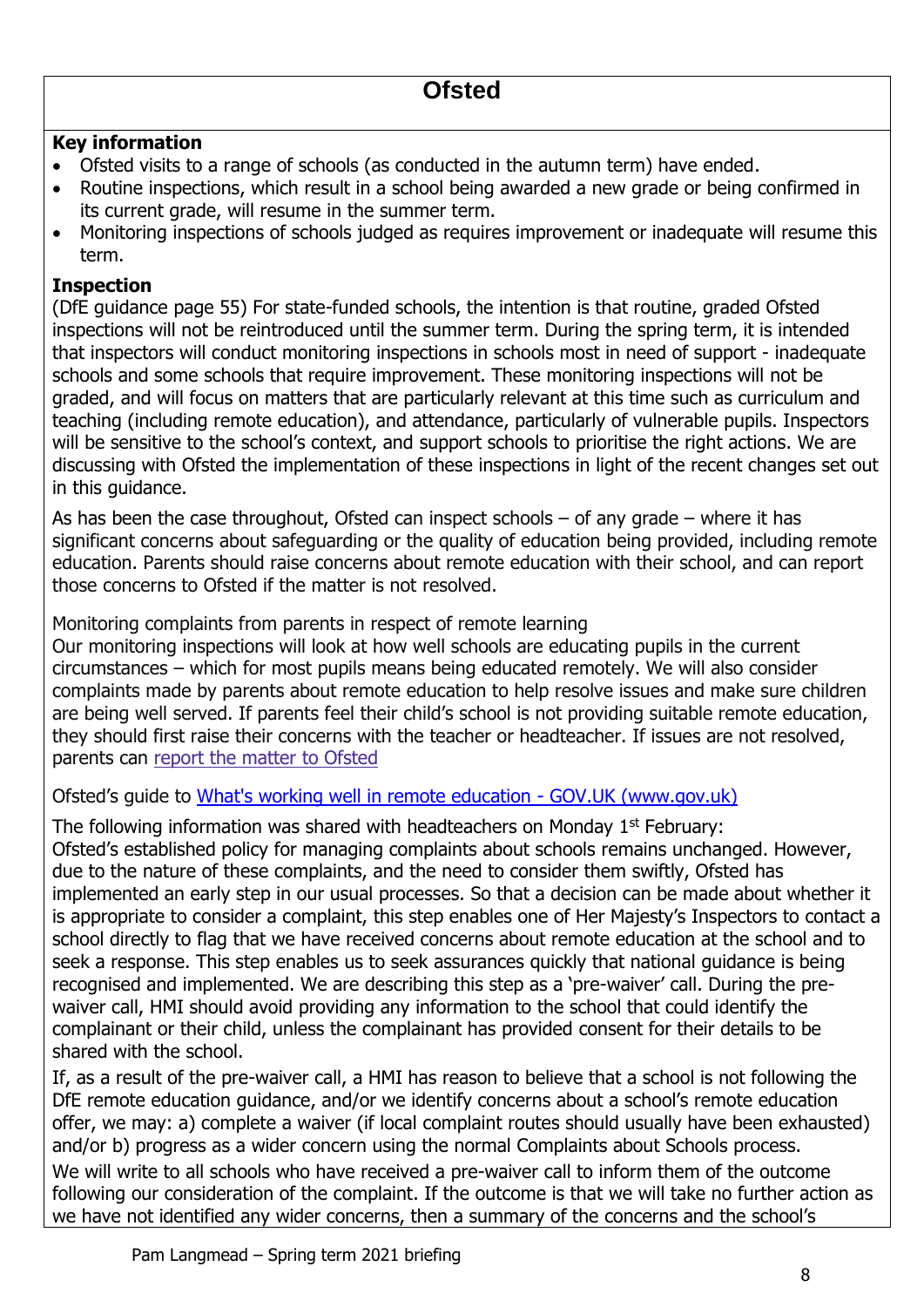response will not be shared with the school. A summary will be available to the lead inspector to assist with their inspection planning for the school's next full inspection or monitoring visit. If we have identified possible wider concerns, then we may decide to investigate a complaint (using our powers under section 11A (1) of the Education Act 2005). If so, in line with usual process, we will write to the school informing them of the outcome of qualifying complaint when the investigation is completed.

Published report on remote learning [https://www.gov.uk/government/publications/remote](https://www.gov.uk/government/publications/remote-education-research/remote-education-research#future-benefits-to-remote-education)[education-research/remote-education-research#future-benefits-to-remote-education](https://www.gov.uk/government/publications/remote-education-research/remote-education-research#future-benefits-to-remote-education)

## **Ofsted guidance around the resumption of monitoring inspections**

<https://www.gov.uk/guidance/january-2021-maintained-schools-and-academies>

Building on this work, from January 2021, Ofsted will resume monitoring inspections of schools judged as requires improvement or inadequate. This is to ensure that leaders of these schools have the support they need and are focusing on what will help improve the school most in the current circumstances.

Ofsted will continue to carry out section 8 'no formal designation' (NFD) inspections if they have significant concerns about any school.

## **How will Ofsted select schools?**

Ofsted will select schools for monitoring inspections in the normal way. This means inspecting schools:

- that were judged as requires improvement at (at least) their last 2 consecutive section 5 inspections; those that have converted to an academy or have re-brokered since their last section 5 inspection will not receive a monitoring visit
- judged as inadequate, including those subject to a live directive academy order; new schools whose predecessor was inadequate will not receive a monitoring visit

Ofsted may also carry out some monitoring inspections of other schools judged as requires improvement, at regional directors' discretion and based on their risk assessment.

Section 8 NFD inspections will take place to follow up concerns about schools that are not necessarily in a category of concern but that have been brought to our attention through, for example, a qualifying complaint made to Ofsted about the school under section 11A of the Education Act 2005.

Length and timing of inspections

- Monitoring inspections of schools judged as requires improvement and schools with serious weaknesses will normally last for 1 day.
- Monitoring inspections of schools in special measures will usually last for last 2 days.

The lead inspector will discuss the start and end times of the day with the headteacher during the notification call. This is so that inspectors can avoid any staggered start or end to the school day.

## **Relevant Documents and Guidance**

- Guidance for state funded school autumn 2020 [https://www.gov.uk/guidance/interim-phase](https://www.gov.uk/guidance/interim-phase-maintained-schools-and-academies)[maintained-schools-and-academies](https://www.gov.uk/guidance/interim-phase-maintained-schools-and-academies)
- Ofsted guidance around the resumption of monitoring inspections <https://www.gov.uk/guidance/january-2021-maintained-schools-and-academies>
- School Inspection Handbook –section 5 including evaluation descriptors *September 2019*
- School Inspection handbook section 8 *September 2019*
- The Education Inspection Framework education, skills and early years *May 2019*

 Inspecting safeguarding in early years, education and skills settings *September 2019* All guidance can be found on GOV.UK [https://www.gov.uk/government/collections/ofsted-](https://www.gov.uk/government/collections/ofsted-inspections-of-maintained-schools)

## [inspections-of-maintained-schools](https://www.gov.uk/government/collections/ofsted-inspections-of-maintained-schools)

Information at<https://www.gov.uk/guidance/being-inspected-as-a-maintained-school-or-academy> Or on the EPHA website<https://essexprimaryheads.co.uk/info-and-documents/ofsted/>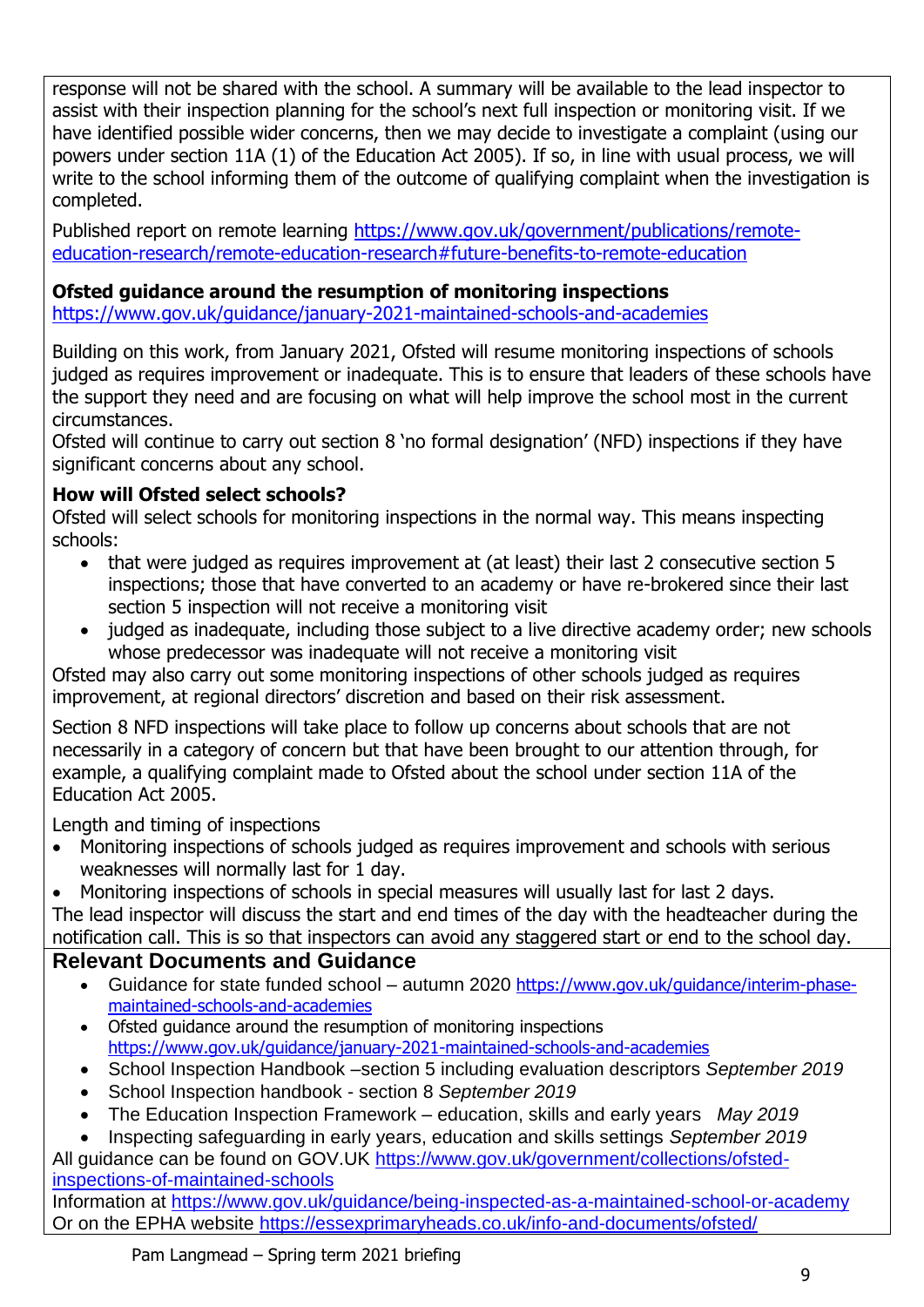- If you are a school currently judged inadequate or requires improvement, you may have a monitoring inspection this term.
- Check that the school and Governing Body is fully, legally compliant and is meeting statutory responsibilities.
- Check that your website is up to date and fully compliant –see checklists on the EPHA website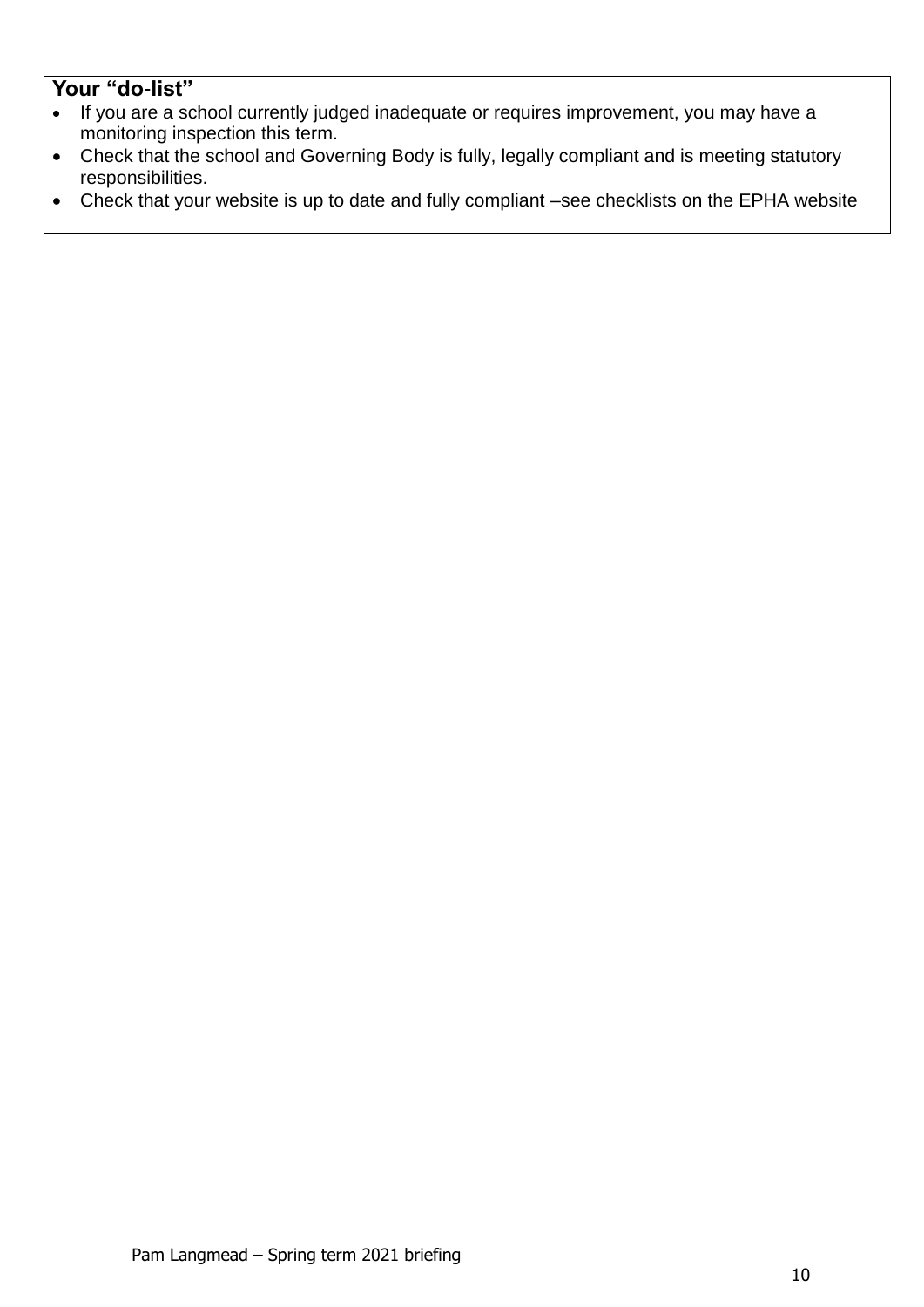## **Safeguarding and Attendance**

## **Key information**

## **KSCIE January 2021 update**

An update has been made to Keeping Children Safe in Education (2020) to take account of changes to recruitment after the UK left the EU (see below). The latest version can be downloaded from the EPHA website [https://essexprimaryheads.co.uk/files/keeping-children-safe-in-education-2020](https://essexprimaryheads.co.uk/files/keeping-children-safe-in-education-2020-update-january-2021.pdf) [update-january-2021.pdf](https://essexprimaryheads.co.uk/files/keeping-children-safe-in-education-2020-update-january-2021.pdf)

The change is minimal and most staff won't need to have updated copies. However, as the change involves recruitment, I suggest that you inform senior leaders, governors, and office staff who deal with recruitment or the single central register. For this group of people I would record somewhere that you have communicated the change, either individually or via a meeting minute.

There is an updated EPHA checklist of safeguarding responsibilities and statutory requirements, useful as an audit tool for governors. Safeguarding checklist in line with KCSiE – January 2021 <https://essexprimaryheads.co.uk/info-and-documents/safeguarding/>

#### **Working Together to Safeguard Children**

In December 2020, changes were made to the statutory guidance Working Together to Safeguard Children (DfE). Most of the changes brought the document up to date with changes to legislation or to make it more readable. Note that the front cover is still labelled with the original publication date of July 2018. To identify the new version, look at the copyright date (2020) on the back cover. Key changes include:

- clarification about information sharing, this is the most important area to take note of, for example, strongly stating 'you [schools] do not need consent to share personal information...provided that there is a lawful basis to process any personal information required' (see page 106);
- updating the definition of safeguarding (first seen in Keeping Children Safe in Education (2020)) to specifically include mental health;
- Clarity about the Homelessness Duty, especially early assessments for 16/17 year olds; and

 strengthening the wording of domestic abuse by including coercive control <https://essexprimaryheads.co.uk/files/working-together-to-safeguard-children-2020-update.pdf> The most recent version of the Essex Child Protection model (December) includes this update.

## **Changes to Safer Recruitment**

Important legal changes came into force on the 28th November 2020 to take into account a judgement by the Supreme Court. These changes are:

- Cautions given to under 18s are no longer legally disclosed
- The multiple conviction rule has been removed so that each offence should be considered individually
- Applicants must be told how to get independent, confidential advice on which cautions or convictions they must disclose and be given time to obtain advice

There are a number of changes that are required to ensure that schools are compliant with the Supreme Court's rulings. These include changes to application forms, short listing and interview procedures and data protection related to criminal information. HR have confirmed that they amended their guidance and documents (in November) to reflect these changes.

## **Online Safety training**

It is widely recognised that periods of lockdown have resulted in increased time spent online for children and young people (CYP), and increased opportunities for perpetrators wishing to target CYP.

The DfE is expecting settings to keep children safe online during periods of remote learning. To support settings in delivering key online safety messages to CYP, I have arranged for 'The 2 Johns' to deliver training on online risks, with a specific focus on those presented by COVID-19 and the latest period of lockdown. This offer will consist of:

a two-hour training session with a focus on mental health, hate crime, radicalisation and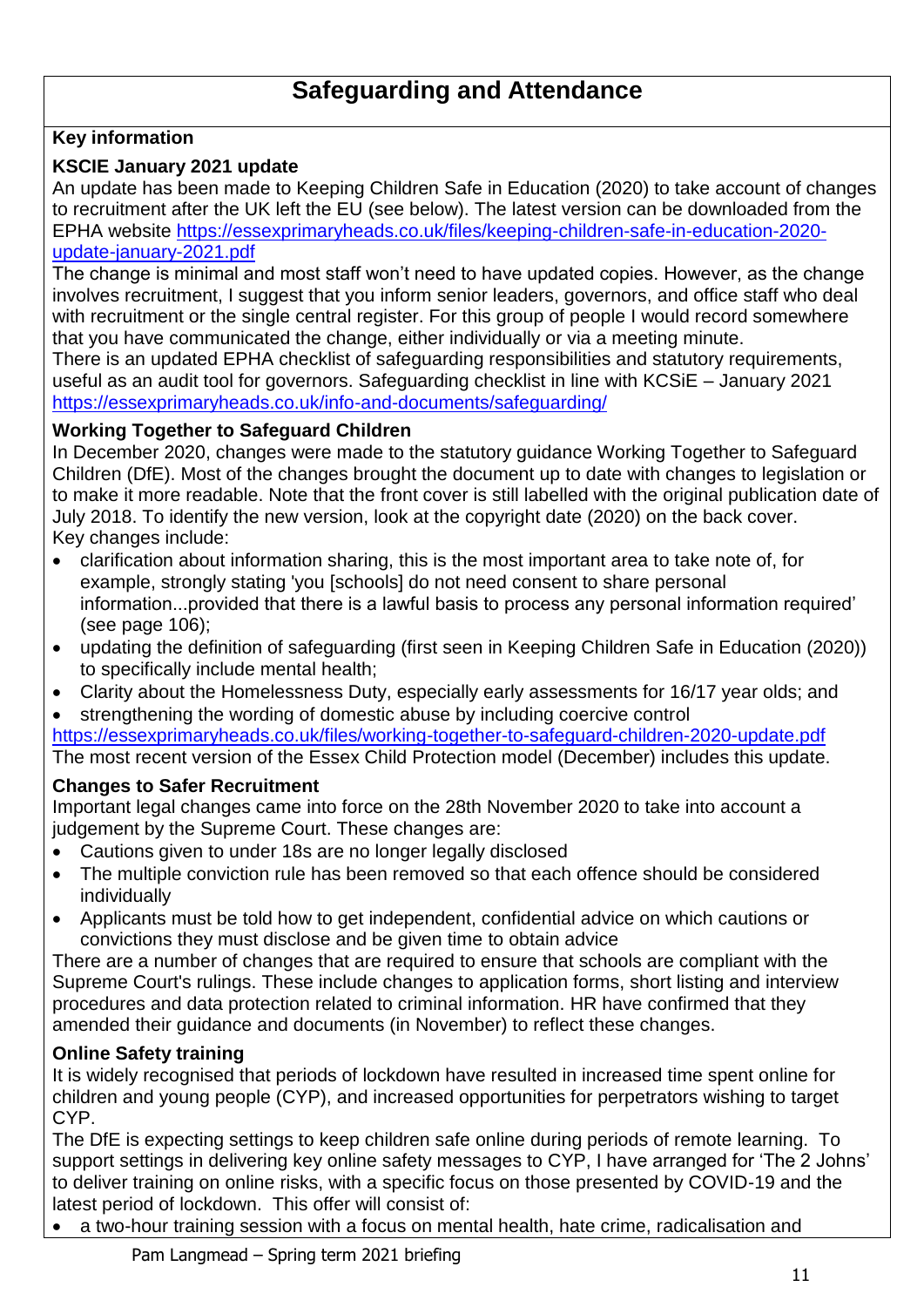influencers and key messages

 lesson videos to deliver to CYP (4 versions to cover different age groups from KS2 – KS4) and accompanying lesson plans and resources

The course will run twice:

**Tuesday 26th January at 10.30 am** or **Tuesday 2nd February at 3.30 pm**.

It is offered to Designated Leads, IT Leads or pastoral staff – there are 450 places available on each course, so please apply for a place by emailing: [matthew.lewis@essex.gov.uk](mailto:matthew.lewis@essex.gov.uk) .

## **Keeping Children Safe in Education: proposed changes from September 2021**

The government has launched the consultation for the new version of Keeping Children Safe in Education for 2021. As is usual many of the changes are to improve readability and to ensure that this guidance is in line with other statutory documents. Other suggested changes include:

• introducing a new condensed annex that schools may decide to use with staff who do not work 'directly with children', instead of them reading and understanding Part One;

• reminding schools that they should include cyberbullying in the behaviour policy;

• making the section on information sharing much clearer, for example, stating that 'schools and colleges have clear powers to share, hold and use information for [identifying and tackling all forms of abuse and neglect, and in promoting children's welfare, including their educational outcomes]';

• linking safeguarding to the behaviour management section of the Teacher Standards to 'ensure a good and safe educational environment'; and

• including 'child abduction and community safety incidents' in the potential harms section.

The sections that see the greatest potential changes are in safer recruitment, child on child sexual violence and sexual harassment (peer-on-peer abuse) and the role of the designated safeguarding lead.

Sadly, but perhaps not surprisingly:

*Proposals from the last consultation that have been dropped:*

Reference to DSLs getting "appropriate supervision support"

The consultation is open until 4th March 2021 (11:45pm) and can be found online here:

[https://consult.education.gov.uk/safeguarding-in-schools-team/keeping-children-safe-in-education](https://consult.education.gov.uk/safeguarding-in-schools-team/keeping-children-safe-in-education-schools-and-col/)[schools-and-col/](https://consult.education.gov.uk/safeguarding-in-schools-team/keeping-children-safe-in-education-schools-and-col/)

## **Proposed changes - Sexual Violence and Sexual Harassment 2021**

Changes have also been proposed to the Sexual Violence and Sexual Harassment advice from the Department of Education (DfE); the consultation closes on 4th March 2021.

Many of the suggested changes are to improve readability, update information sources and to clarify meaning.

The consultation is open until 4th March 2021 (11:45pm) and can be found online here:

[https://consult.education.gov.uk/safeguarding-in-schools-team/keeping-children-safe-in-education](https://consult.education.gov.uk/safeguarding-in-schools-team/keeping-children-safe-in-education-schools-and-col/)[schools-and-col/](https://consult.education.gov.uk/safeguarding-in-schools-team/keeping-children-safe-in-education-schools-and-col/)

## **Child Protection Policy – addendum for school closure**

January 2021 – reflects lockdown and "closure" of schools. This can be adopted under Chair's emergency powers. This policy is an addendum to your existing Child Protection Policy, not a replacement for it.

<https://essexprimaryheads.co.uk/info-and-documents/safeguarding/>

## **Essex Safeguarding Children Board (ESCB) Safeguarding Audit**

There is no requirement this year to complete the audit for the ESCB, although Jo Barclay has updated it for those schools who wish to complete it anyway. There is no need to submit this anywhere – it is for internal use only. The audit tool can be found on the EPHA website at <https://essexprimaryheads.co.uk/info-and-documents/safeguarding/>

## **Understanding and Supporting Behaviour - Safe Practice for Schools and Educational Settings**

This Essex [guidance](https://schools.essex.gov.uk/pupils/Safeguarding/Documents/Understanding%20and%20Supporting%20Behaviour%20-%20Safe%20Practice%20for%20Schools%20-%20Autumn%202020.docx) provides advice to schools on understanding behaviour, strategies to respond to difficult and harmful behaviour, physical contact and use of non-restrictive / restrictive intervention and use of restraint. It replaces the previous guidance called 'Keeping Pupils and Staff Safe' and has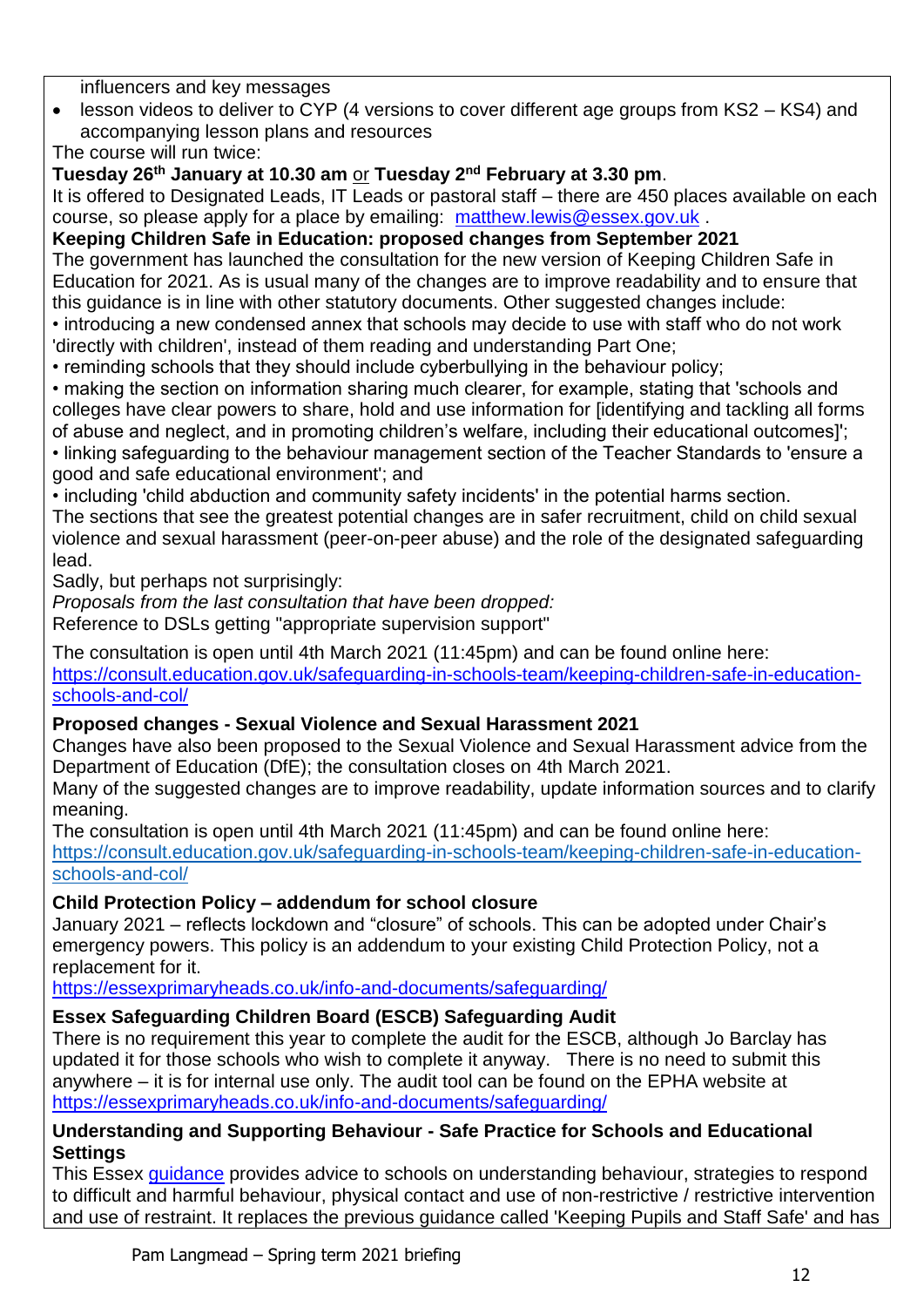been renamed to better reflect the purpose of the document. A word copy of the [Appendices](https://schools.essex.gov.uk/pupils/Safeguarding/Documents/Understanding%20and%20Supporting%20Behaviour%20-%20Appendices%20-%20Autumn%202020.docx) are available to amend as necessary.

## **Effective Support Website**

On Monday  $7<sup>th</sup>$  December, the Essex Effective Support website moved – it can now be found at <https://www.essex.gov.uk/report-a-concern-about-a-child>

This move includes changes to the access of the online Request for Support portal for sharing concerns for a child, young person or family and also where the Essex Directory of Services is hosted. You'll be redirected to the new pages automatically, so there's no need to change anything in your browser.

This should make information easier to find and more accessible. You'll find:

- help finding the right level of support
- the request for support form (RFS)
- resources for practitioners
- the directory of services

## **Safeguarding forums for schools – spring term dates**

Two sessions will be held, both online. Please hold the date – either **22nd March (2.00pm – 4.00pm) or 25th March (9.00am – 11.00am)**. These sessions are offered to Designated Leads or Deputy Designated Leads only – Further details of how to join will be sent at a later date.

## **ESCB training courses**

Don't forget the training programmes and resources available on the Essex Safeguarding Children Board website <https://www.escb.co.uk/learning-development/>

## Level 3 DSL training is delivered by Juniper Education

## **Relevant Documents and Guidance**

- Working Together to Safeguard Children July 2018
- Keeping Children Safe in Education DfE January 2021
- DfE guidance on Safeguarding and remote education during coronavirus (COVID-19) *<https://www.gov.uk/guidance/safeguarding-and-remote-education-during-coronavirus-covid-19>*
- Understanding and Supporting Behaviour Safe Practice for Schools and Educational Settings https://schools.essex.gov.uk/pupils/Safeguarding/Pages/understanding-and-supportingbehaviour.aspx
- ESCB Effective Support for Children and Families in Essex July 2018
- Self-harm management toolkit
- SET bruising/unexplained injuries protocol
- Multi-agency statutory guidance on female genital mutilation <https://www.gov.uk/government/publications/multi-agency-statutory-guidance-on-female-genital-mutilation>
- Emotional Wellbeing and Mental Health Information Portal for Schools [https://schools](https://schools-secure.essex.gov.uk/pupils/Emotional_Wellbeing_and_Mental_Health_Information_Portal_for_Schools/Pages/default.aspx)secure.essex.gov.uk/pupils/Emotional Wellbeing and Mental Health Information Portal for S [chools/Pages/default.aspx](https://schools-secure.essex.gov.uk/pupils/Emotional_Wellbeing_and_Mental_Health_Information_Portal_for_Schools/Pages/default.aspx)
- Gov.uk safeguarding resources <https://www.gov.uk/topic/schools-colleges-childrens-services/safeguarding-children>
- EPHA Seven-minute safeguarding staff meetings [https://essexprimaryheads.co.uk/info-and](https://essexprimaryheads.co.uk/info-and-documents/seven-minute-staff-meetings)[documents/seven-minute-staff-meetings](https://essexprimaryheads.co.uk/info-and-documents/seven-minute-staff-meetings)

- Adopt the latest Child Protection Policy appendix (January 2021) and publish it on the school's website.
- Apply for a place on the 2Johns training course on either  $26<sup>th</sup>$  January or  $2<sup>nd</sup>$  February.
- Take part in the consultation on proposed changes to Keeping Children Safe in Education.
- Use the EPHA Safeguarding checklist in line with KCSiE September 2020 as a checklist to evidence compliance
- Ensure that you are signed up to Andrew Hall's brilliant weekly safeguarding briefing <http://www.safeguardinginschools.co.uk/>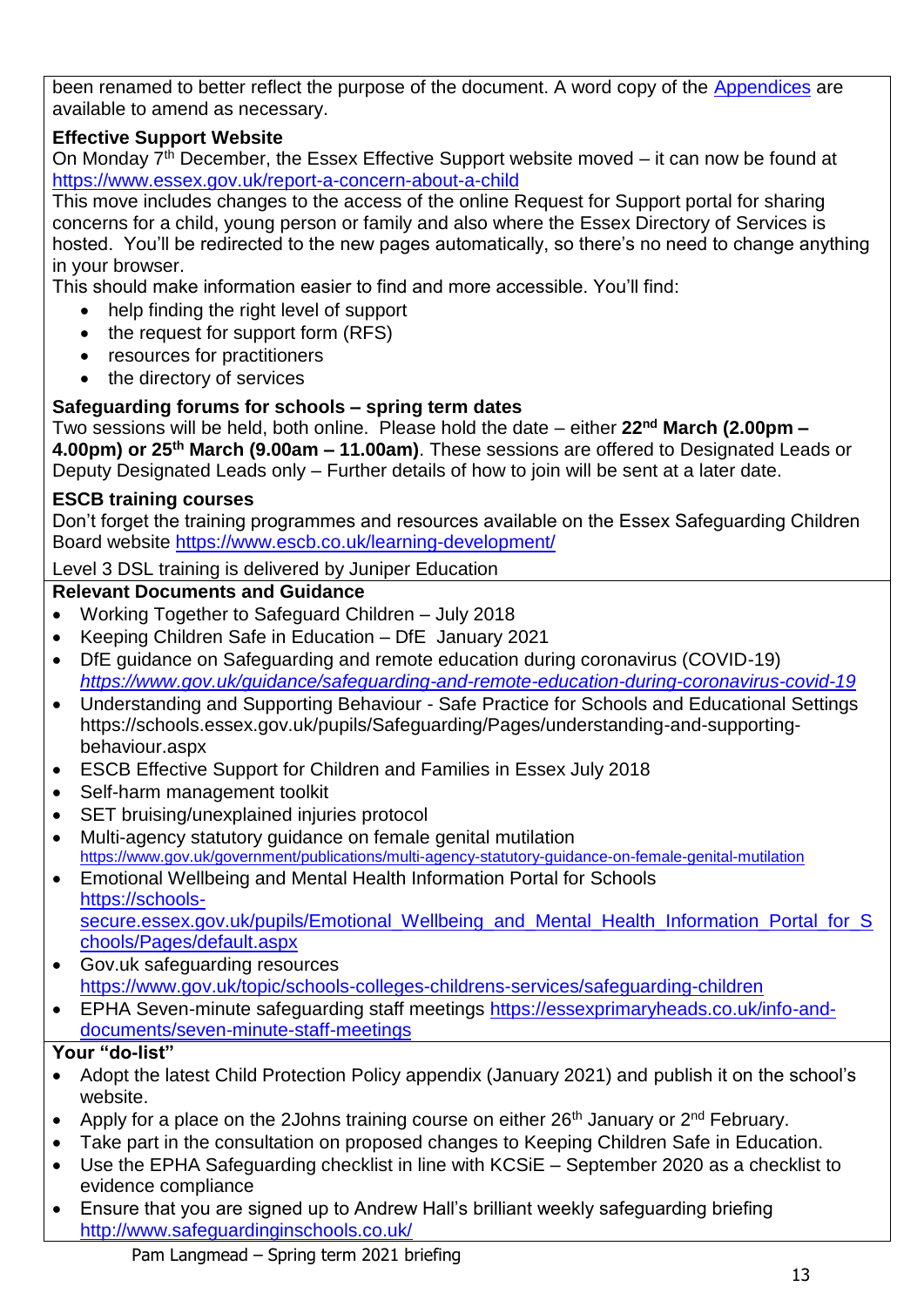## **DfE updates and publications**

**Key information Covid-19 guidance** 

See above

**Testing and assessment in 2021** <https://www.gov.uk/guidance/key-stage-1-and-key-stage-2-test-dates> The [Reception Baseline test](https://www.theschoolrun.com/reception-baseline-assessment-tests-explained-for-parents) (also known as the Reception Baseline Assessment) is, at the moment, expected to take place in the first six weeks of the autumn term for children starting Reception in September 2021. The introduction of the assessment has been delayed by a year due to COVID-19 disruption. In 2021 all primary school tests (including the [Y1 Phonics Screening Check\)](http://www.theschoolrun.com/year-1-phonics-screening-check) have been cancelled because of ongoing COVID-19 disruption. In 2020/21 schools were due to administer a past version of the Phonics Screening Check to Year 2 pupils, who missed the test at the end of Year 1 during the second half of the autumn 2020 term. Children who reached the expected standard (the "pass threshold") would not have been required to complete any more assessments; children who didn't reach the expected standard would have been given support to catch up and retake the Screening Check in June 2021 along with current Year 1 pupils. Details about how the Phonics Screening Check will be administered in 2021-22, or whether a "catch-up" test will be administered to children who didn't take the Check in Year 1 in 2020 or 2021, have not yet been made available by the Department for Education. [KS1 SATs](https://www.theschoolrun.com/KS1-SATs-in-2020) will not take place in 2021. Teacher assessments in reading, writing and maths have also been cancelled. [Year 6 KS2 SATs](https://www.theschoolrun.com/ks2-sats-in-2020) will not take place in 2021. Teacher assessments in science have also been cancelled. The [Multiplication Tables Check](https://www.theschoolrun.com/primary-school-times-tables-tests-explained) (MTC) for children in Year 4 was intended to be introduced in 2021, but the Department for Education has said that it will not take place in this academic year. This is a new test, introduced by the DfE as a way to focus on numeracy and a way to determine if children can remember their multiplication tables with ease. There is a long list of [grammar schools in the UK](https://www.theschoolrun.com/11-plus-region-by-region) (around 160!) and as yet, we are unaware of any schools having changed their published 11+ exam dates for 2021. These usually take place early in the autumn term. **2021/22 academic year** Key stage 1 Date **Date** Activity May 2022 May 2022 May 2022 Mey stage 1 test period Week commencing Monday 6 June 2022 Phonics screening check week Key stage 2 The key stage 2 tests are timetabled from Monday 9 May to Thursday 12 May 2022. Multiplication tables check Schools must administer the [multiplication tables check](https://www.gov.uk/government/publications/multiplication-tables-check-administration-guidance) within the 3-week period from Monday 6 June 2022. **Brexit** [https://www.gov.uk/government/collections/guidance-for-schools-during-the-transition-period-and-after-1](https://www.gov.uk/government/collections/guidance-for-schools-during-the-transition-period-and-after-1-january-2021) [january-2021](https://www.gov.uk/government/collections/guidance-for-schools-during-the-transition-period-and-after-1-january-2021) *Recruiting a teacher from overseas* The points-based immigration system The UK introduced a [points-based immigration system](https://www.gov.uk/guidance/new-immigration-system-what-you-need-to-know) on 1 January 2021. This affects how you employ teachers who are not UK or Irish nationals. All overseas nationals arriving in the UK from 1 January 2021, including those from the [European Economic Area \(EEA\)](https://www.gov.uk/eu-eea) and Switzerland, come under the points-based immigration system. Irish citizens can continue to enter, work and study in the UK under the Common Travel Area as they could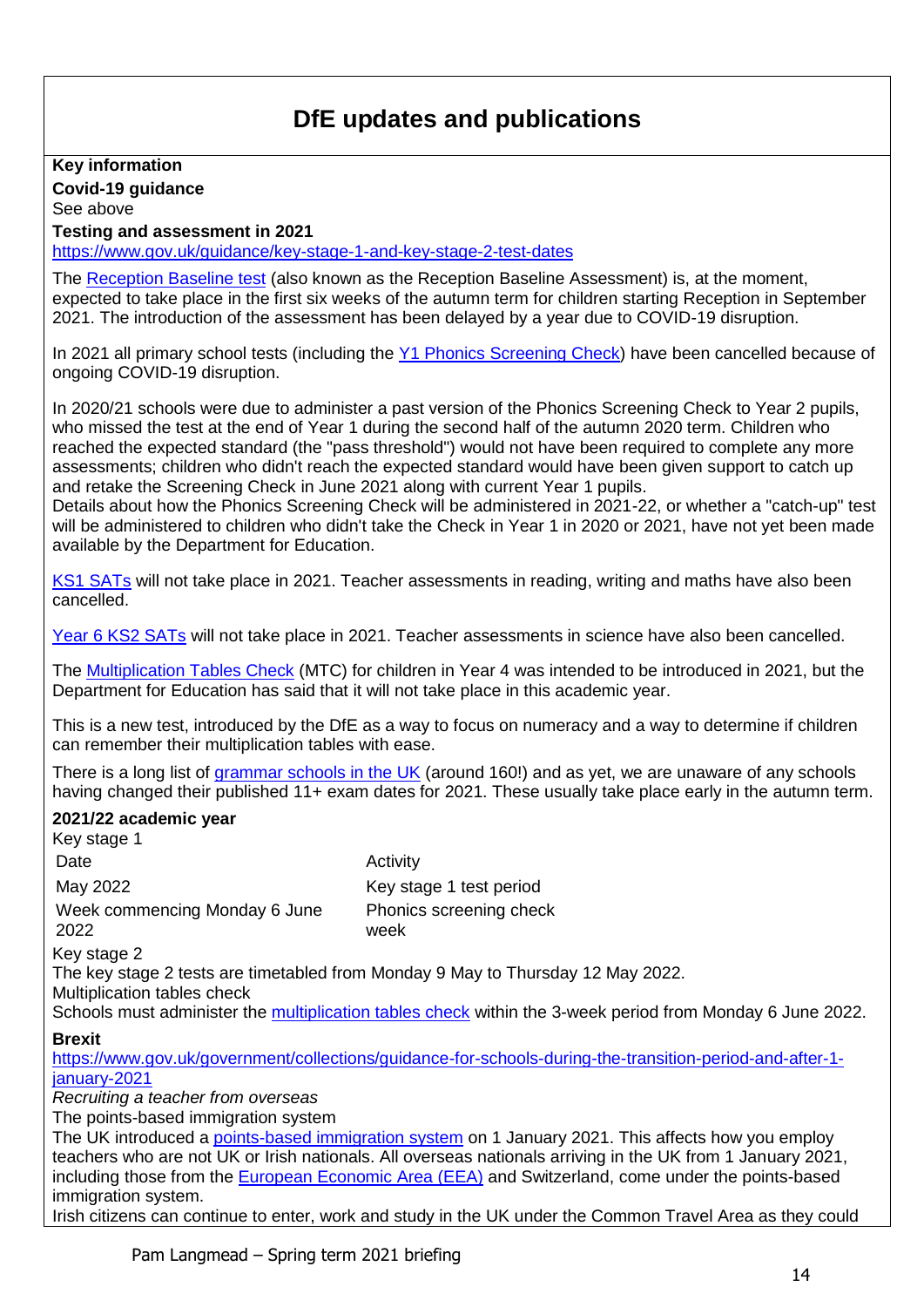#### previously.

#### *Skilled Worker visa*

Overseas teachers can apply for a [Skilled Worker visa](https://www.gov.uk/skilled-worker-visa) up to 3 months before they start work in the UK under the following conditions:

you, as the employer, are a licensed Home Office employer sponsor and have offered the overseas teacher a teaching job

the overseas teacher can speak, read, write and understand English

the role pays at least £20,480 or the relevant minimum rate for teachers in England, whichever is higher (minimum rates for teachers are on the [Get into Teaching website\)](https://getintoteaching.education.gov.uk/teachers-salary-and-teaching-benefits/teachers-pay-scale-salary) - if the role is part time, pro-rata rates will apply as long as the salary is at least £20,480 a year

#### *Sponsoring a visa*

In order for you to employ a staff member on a visa, the employer of your staff will need a licence that allows you to sponsor their visa. Who needs to get this licence will depend on what type of school you are, as this determines the employer.

- For community and voluntary controlled schools, it will be your local authority
- For voluntary aided and foundation schools, it will be your governing board
- For academies, it will be your trust
- For independent schools, it will be your proprietor

[Recruit teachers from overseas -](https://www.gov.uk/guidance/recruit-teachers-from-overseas#history) GOV.UK (www.gov.uk)

Overseas teachers can teach in maintained schools and non-maintained special schools in England without qualified teacher status (QTS) for up to 4 years. This is called the '4-year rule'.

#### *Safeguarding checks for teachers from overseas*

Candidates from overseas must undergo the same checks as all other staff in schools, including obtaining an enhanced DBS certificate with barred list information. This still applies even if the candidate has never been to the UK.

*KSCIE January 2021 update*

This guidance replaces Keeping Children Safe in Education September 2020. Changes are strictly limited to those related to the UK leaving the EU on 31 December 2020.

European Economic Area (EEA) regulating authority teacher sanctions or restrictions

149. From 01 January 2021 the TRA Teacher Services system will no longer maintain a list of those teachers who have been sanctioned in EEA member states. Advice about how information about a teacher's past conduct may be obtained can be found at paragraph 172.

172. …schools and colleges must make any further checks they think appropriate so that any relevant events that occurred outside the UK can be considered. These checks could include, where available:

- criminal records checks for overseas applicants Home Office guidance can be found on GOV.UK; and for teaching positions
- obtaining a letter of professional standing from the professional regulating authority in the country in which the applicant has worked. Advice about which regulatory or professional body applicants should contact is available from the National Recognition Information Centre for the United Kingdom, UK NARIC.

#### *Data Protection*

EU Exit has had no immediate effects on data protection. The Data Protection Act 2018 implements UKGDPR, which is identical to the GDPR issued by the EU. In addition, the Withdrawal Act 2019 places all EU directives and regulations on the UK statute book. What has not yet been sorted out between the UK and the EU is how we stay aligned, but in reality it will be very difficult for the UK to deviate very far from any future updates from the EUGDPR.

The reason is something called 'adequacy.' For personal data to be legally processed in the EU, or in relation to EU citizens, by UK data controllers the EU would need to make an adequacy assessment of the UK's data protection system. Under the new trade agreement, we have an interim adequacy ruling for 6 months pending a full assessment. This will affect schools only if they process personal data in the EU, for example via an IT supplier which hosts its data storage in an EU member state.

<https://www.gov.uk/guidance/eu-exit-guide-data-protection-for-education-providers#history>

*Settled status*

The deadline for applying is 30 June 2021.

[Stay in the UK \('settled status'\): step by step -](https://www.gov.uk/eusettledstatus) GOV.UK (www.gov.uk)

*Visiting Europe from January 2021*

[Visit Europe from 1 January 2021 -](https://www.gov.uk/visit-europe-1-january-2021) GOV.UK (www.gov.uk)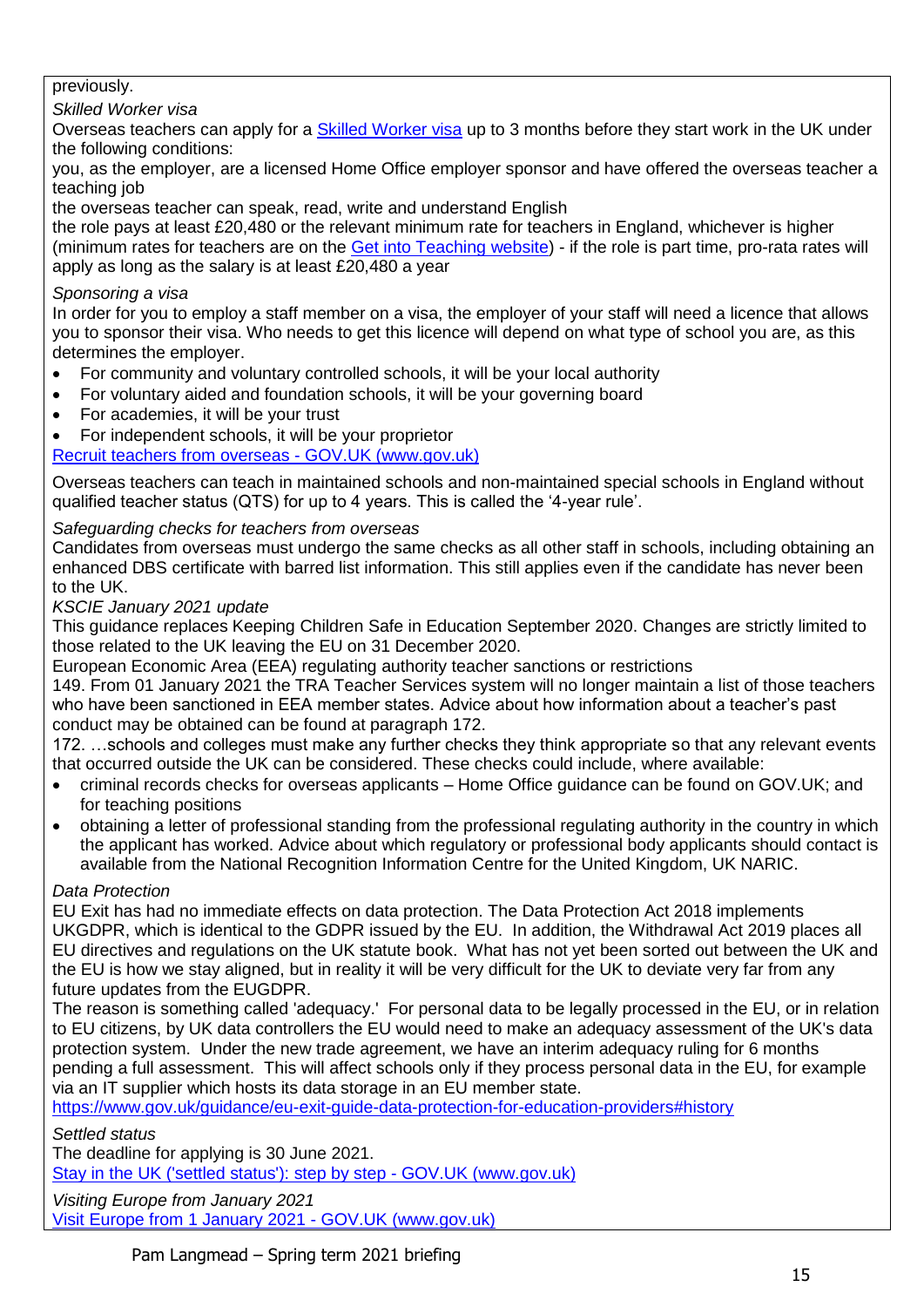You may need to do extra things before you travel to the [EU,](https://www.gov.uk/eu-eea) Switzerland, Norway, Iceland or Liechtenstein, such as:

- check your passport
- get travel insurance that covers your healthcare (see below)
- check you have the right driving documents
- organise pet travel contact your vet at least 1 month before you go

Your EHIC is valid in the EU until it expires. Once your EHIC has expired, you'll be able to replace it with a GHIC - Global Health Insurance Card. Beware of unofficial websites, which may charge if you apply through them. An EHIC or GHIC is free of charge.

https://www.nhs.uk/using-the-nhs/healthcare-abroad/apply-for-a-free-ehic-european-health-insurance-card/

#### **Pupil Premium rates**

The government has announced that pupil premium and service premium rates will remain unchanged for the financial year 2021 to 2022.

From April 2021, pupil premium allocations will be calculated based on the number of eligible pupils recorded by schools in their census in October 2020.

*Free school meals*

Schools get £1,345 for every primary age pupil, or £955 for every secondary age pupil, who claims free school meals, or who has claimed free school meals in the last 6 years.

#### *Looked-after and previously looked-after children*

Schools get £2,345 for every pupil who has left local authority care through adoption, a special guardianship order or child arrangements order.

Local authorities get the same amount for each child they are looking after; they must work with the school to decide how the money is used to support the child's personal education plan. *Service premium*

The service premium is not part of the pupil premium as the rules to attract the service [premium](https://www.gov.uk/government/publications/the-service-pupil-premium) are different. Schools get £310 for every pupil with a parent who:

- is serving in HM Forces
- has retired on a pension from the Ministry of Defence
- This funding is to help with pastoral support.

*Accountability*

Schools must show how they're using their pupil premium effectively:

- by publishing an [online statement](https://www.gov.uk/guidance/pupil-premium-strategy-statements)
- through [inspections by Ofsted](https://reports.ofsted.gov.uk/)
- through published performance tables

https://www.gov.uk/government/publications/pupil-premium/pupil-premium

#### **Exclusion**

[Changes to the school exclusion process during the coronavirus \(COVID-19\) outbreak -](https://www.gov.uk/government/publications/school-exclusion/changes-to-the-school-exclusion-process-during-the-coronavirus-outbreak) GOV.UK [\(www.gov.uk\)](https://www.gov.uk/government/publications/school-exclusion/changes-to-the-school-exclusion-process-during-the-coronavirus-outbreak)

All exclusions occurring between 1 June 2020 and 24 March 2021 (inclusive of those dates) are subject to amended arrangements with regards to:

- the use of remote access technology (for example videoconferencing or telephone conferencing software) for meetings of governing boards or independent review panels
- the deadline for applications for an independent review

The Key has a model "addendum" which you could add to your existing policy, to reflect the current approach.

#### **National Professional Qualification (NPQ) reforms**

From September 2021, a reformed suite of NPQs will be available for teachers and leaders who want to develop their knowledge and skills in school leadership and specialist areas of teaching practice. These reforms include:

reforming the 3 existing NPQs in senior leadership, headship and executive leadership replacing the current NPQ in middle leadership with 3 new NPQs for teachers and leaders who want to develop their expertise in specialist areas of teaching practice

<https://www.gov.uk/government/publications/national-professional-qualifications-npqs-reforms>

#### The Headship framework can be found at

[https://assets.publishing.service.gov.uk/government/uploads/system/uploads/attachment\\_data/file/925507/NP](https://assets.publishing.service.gov.uk/government/uploads/system/uploads/attachment_data/file/925507/NPQ_Headship.pdf) [Q\\_Headship.pdf](https://assets.publishing.service.gov.uk/government/uploads/system/uploads/attachment_data/file/925507/NPQ_Headship.pdf)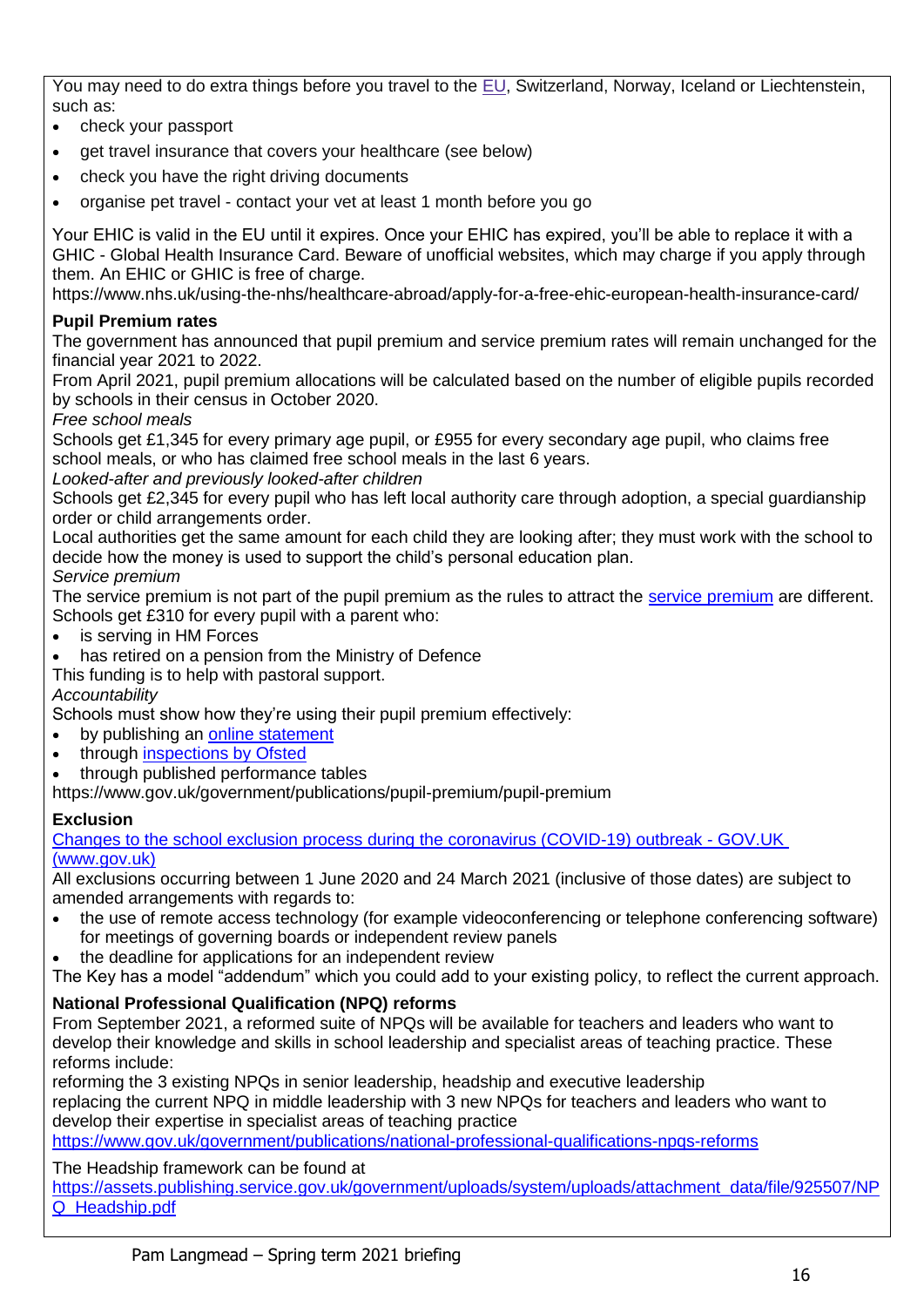#### **Teaching School hubs**

The teaching school hub programme will create a national network of 87 centres of excellence for teacher training and development, replacing the previous network of around 750 teaching schools. In autumn 2020, the Department for Education (DfE) invited high performing schools, rated good or outstanding, to apply to become teaching school hubs (TSH). Applications closed on 31 October 2020. The successful TSH will be announced in early 2021.

https://www.gov.uk/guidance/teaching-school-hubs

#### **Early Years Foundation Stage Profile 2021 handbook**

#### **Information: early years foundation stage profile**

In 2021, the early years foundation stage (EYFS) profile will not be mandatory but STA will require providers to use their best endeavours to complete it and provide the information to year 1 teachers and parents, if this is possible. This will be a judgement for schools and practitioners, depending on their individual circumstances.

We recognise that the EYFS profile is a valued and crucial tool, which supports children's development and their transition from reception into year 1. However, we understand the additional pressures that teachers are facing during this challenging time.

Schools that complete the EYFS profile in the summer term will not be subject to statutory external moderation. There will be no requirement to submit data to the local authority or to confirm whether you have completed it to the Department for Education.

This change applies to schools that are early adopters of the EYFS reforms, as well as schools that are following the current statutory framework.

For further enquiries about EYFS, you can contact the Department for Education on 0370 000 2288 or at [www.gov.uk/contact-dfe.](https://www.us17.list-manage.com/track/click?u=8088a92c9c7454749d4a06114&id=16077e9425&e=b701ce3e79)

**<https://www.gov.uk/government/publications/early-years-foundation-stage-profile-handbook>**

#### **Relevant Documents and Guidance**

- Early Years Foundation Stage Profile 2021
- NPQ reforms https://www.gov.uk/government/publications/national-professional-qualifications-npgs[reforms](https://www.gov.uk/government/publications/national-professional-qualifications-npqs-reforms)
- School improvement support resources DfE Professional development and support to help schools develop their leadership, staff and curriculum, so they can improve their results and performance. <https://www.gov.uk/government/collections/school-improvement-support#governance>

- Note future testing and assessment dates.
- Note Brexit changes, including investigating whether you need/want to apply for a licence to allow you to sponsor visas for overseas staff.
- Make sure that staff involved with recruitment are aware of the post-Brexit changes to checks.
- Share the EYFS profile guidance with early years' staff.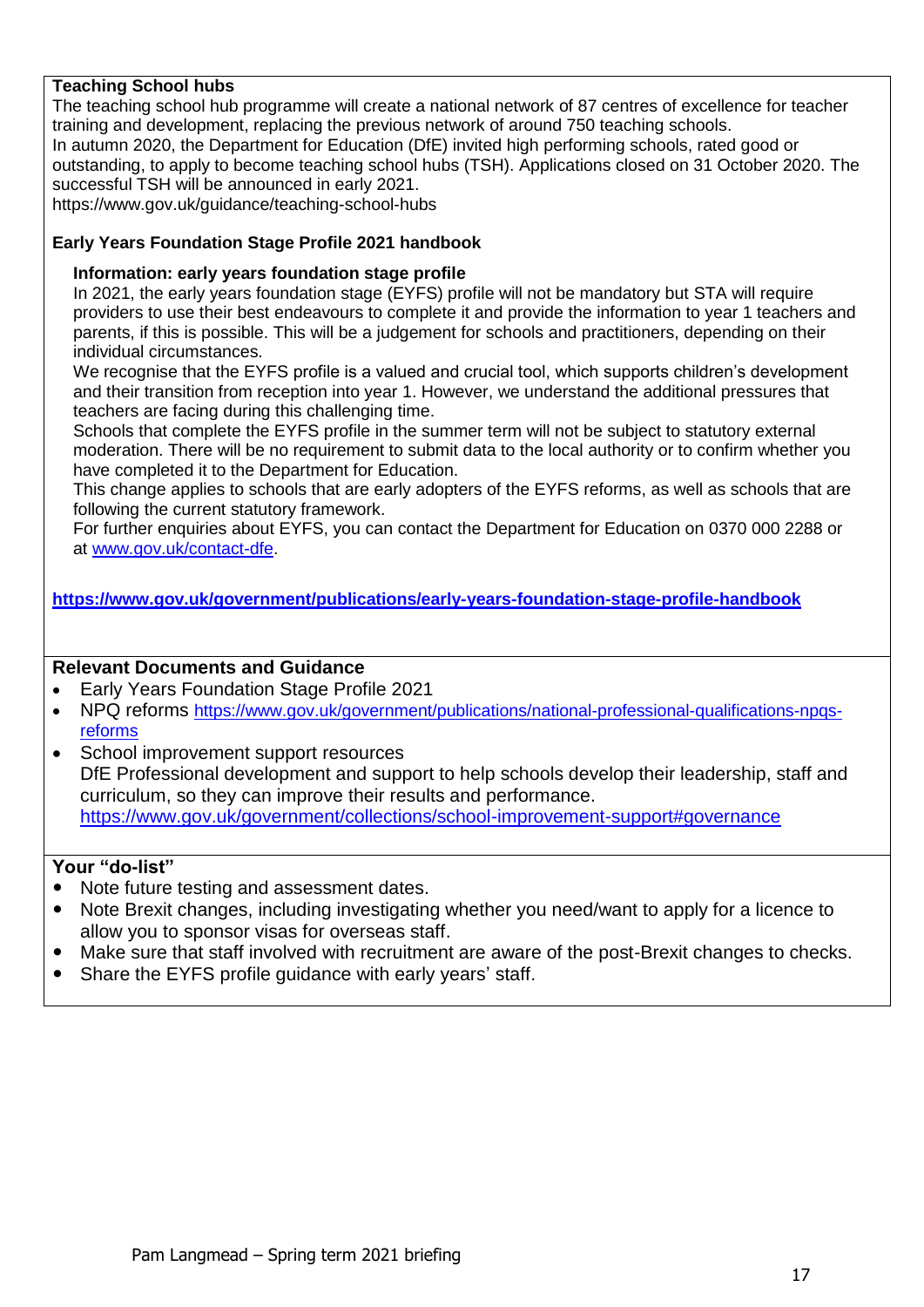## **Review of Equality Information**

#### **Key information Legal requirements**

Primary schools have a general duty to have due regard to the need to eliminate discrimination and harassment; advance equality of opportunity; and foster good relations between people who share a protected characteristic and those who do not.

This general duty is supported by specific duties and in summary, listed public authorities in England are required to:

- publish information to demonstrate compliance with the general duty, at least annually, and
- to prepare and publish one or more objectives, at least every four years to achieve any of the aims in the general equality duty.
- The information and objectives must be published in a manner that is accessible to the public.

#### Equality objectives

Since April 2012 all schools have been required by law to publish equality objectives. The Commission issued guidance 'Equality objectives and the equality duty' to help public authorities to develop effective equality objectives. This can be found at http://www.equalityhumanrights.com/advice-and-guidance/public-sector-equality-duty/ guidance-on-the-equality-duty

These should have been published initially by April 2012 and need to be reviewed by annually by Governing Bodies in the spring term.

Under specific duties, governing bodies, local authorities and proprietors are required to draw up equality objectives every four years and **annually publish information** demonstrating how they are meeting the aims of the general public sector equality duty. (see statutory policy list)

Review frequency: Objectives must be drawn up every four years *(not this year!)* but schools must publish information annually (see below).

Approval: Governing body free to delegate to a committee of the governing body, an individual governor or the head teacher.

Legislation: The Equality Act 2010 and The Equality Act 2010 (Specific Duties) Regulations 2011.

#### **Relevant Documents and Guidance**

https://www.equalityhumanrights.com/en/publication-download/public-sector-equality-duty-quidance[schools-england](https://www.equalityhumanrights.com/en/publication-download/public-sector-equality-duty-guidance-schools-england)

- Review the equalities information published on the school website and update in line with current provision and impact of the equalities objectives.
- Depending on the level of delegation on your Governing body, ensure that this is on the agenda, approved by governors and that information on the website is updated.
- Equality information and equality objectives can be published as part of another document, such as the school's prospectus, school improvement plan or other document, or can be placed on the school's website.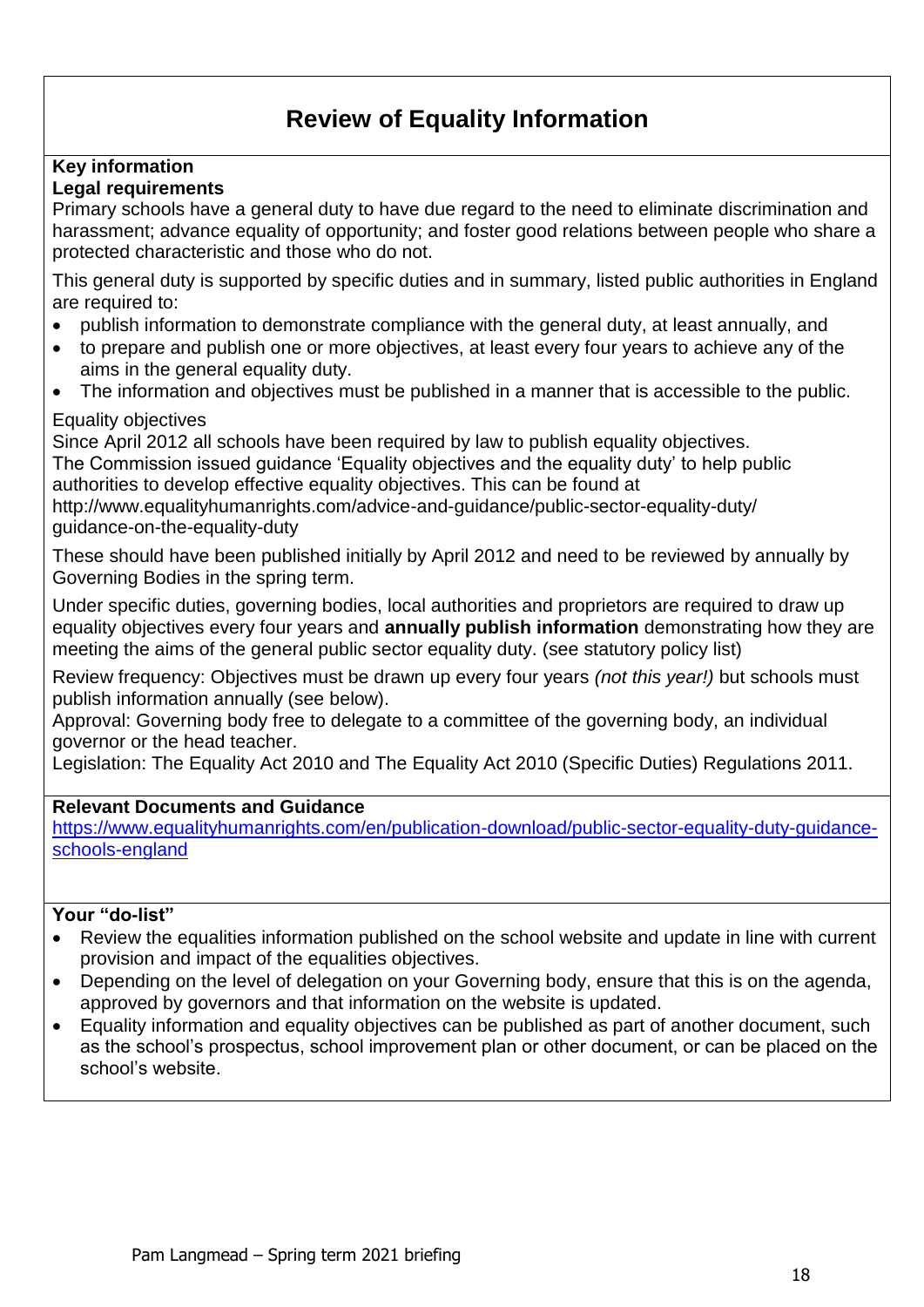## **Policies and school websites**

#### **Key information**

## **This term you need to review and adopt:**

- Child Protection addendum (see above)
- Equalities Information (see above)
- Grievance Policy (model policy updated December 2020)
- Performance Management Policy (model policy dated December 2020) but no key changes
- Probation procedure (model policy updated November 2020)
- Whistleblowing (model policy updated December 2020) only change to previous edition are minor wording changes to clarify procedures related to third party Whistle-blowers (i.e. those who are not employees of the school)

#### **Policy or procedure** Statutory or **recommended Current edition**  Agency workers regulations and all the 2013 Capability procedure for all staff Statutory Statutory September 2020 Code of conduct Required by KCSIE June 2019 Cover and PPA Recommended April 2019 Dealing with safeguarding allegations against adults Statutory September 2020 Discipline and Dismissal Statutory Statutory September 2020 Equality and Diversity in Employment Recommended May 2018 Flexible Working **Recommended** May 2018 Grievance Statutory Statutory Becember 2020 Inducting NQTs  $\vert$  Statutory  $\vert$  February 2020 Leave of Absence (and guidance) Recommended April 2020 Mental health and wellbeing  $\vert$ Recommended  $\vert$  January 2020 Pay Policy **Statutory (M)** Recommended (A) September 2020 Performance Management (all staff) Statutory (M) Recommended (A) December 2020 Pre-employment checks May 2018 Probation procedure Recommended November 2020 Recruitment Statutory Recruitment April 2020 Redundancy and restructuring -academies | Recommended | April 2018 Redundancy and restructuring – Essex maintained schools Statutory **October 2019** Sickness Absence management Recommended January 2019 Sabbatical Recommended Corober 2020 Whistleblowing **Statutory** December 2020

#### **Current ECC HR policy list for schools, academies and free schools**

#### **EPHA has developed lists of statutory and mandatory policies for schools and academies.**

The checklists are based on the following guidance for schools:

- DfE statutory policies for schools
- Keeping Children Safe in Education (September 2020)
- SEND Code of Practice
- EYFS Framework
- Data Protection Act 2018
- Academies Financial Handbook
- Governance Handbook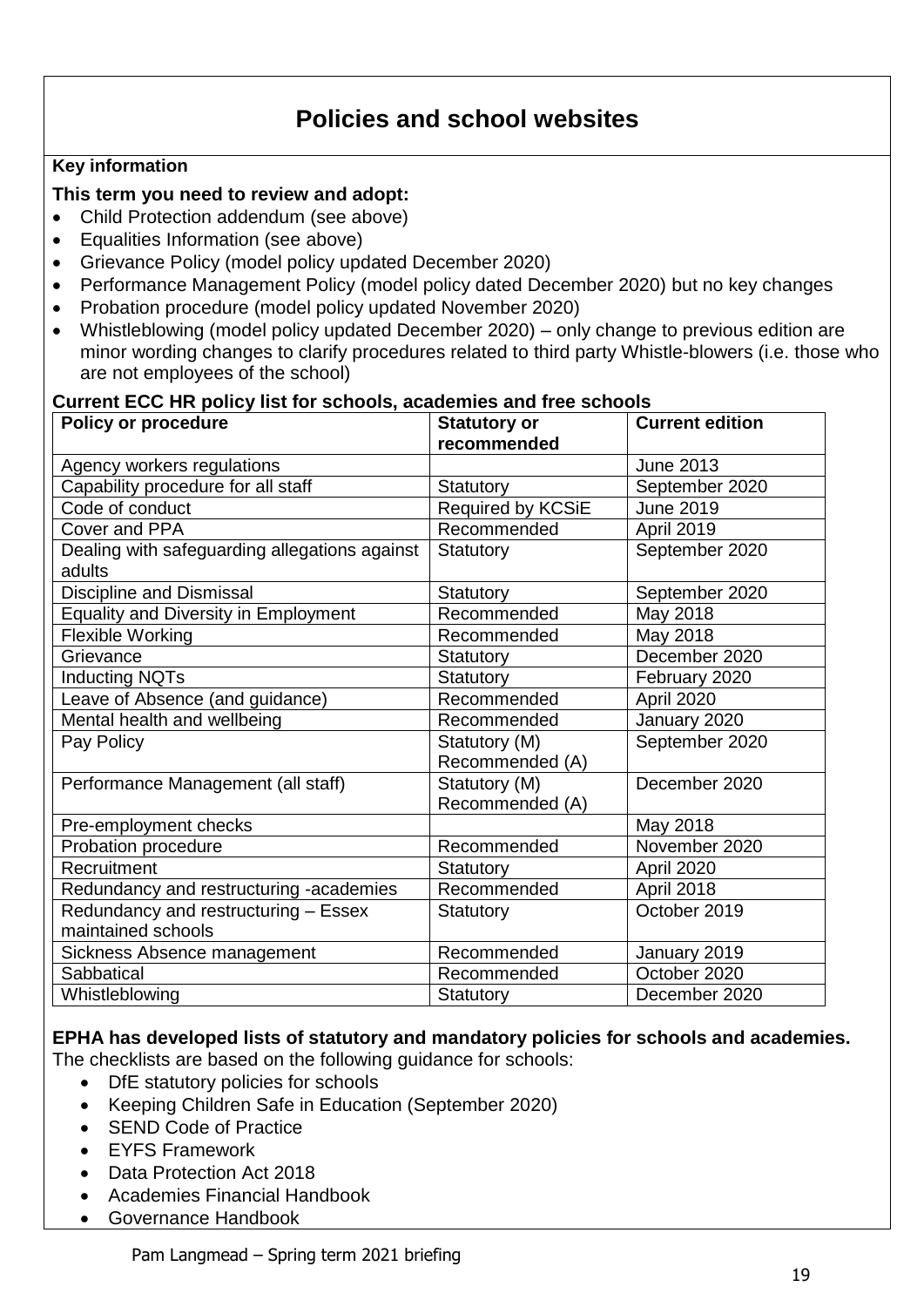The checklists include information about review frequency, the level of approval and additional notes.

<https://essexprimaryheads.co.uk/info-and-documents/model-policies/>

## **Updated version (January 2021) of the website checklists**

I have reviewed and updated the website checklists for both maintained schools and academies – available on the EPHA website. There are two added/amended sections on the DfE guidance including: 'Schools that do not have a website' and 'Coronavirus (COVID-19) catch-up premium'. Updated sections include 'Admission arrangements', 'Exams and assessment results', 'Curriculum', 'Pupil premium', 'Year 7 literacy and numeracy catch-up premium', 'PE and sport premium for primary schools', 'Equality objectives', 'Special educational needs and disability (SEND) information', 'Governors' information and duties'.

The requirements include a new expectation to publish information about your remote education provision. The DfE [expects you](https://www.gov.uk/government/publications/actions-for-schools-during-the-coronavirus-outbreak/guidance-for-full-opening-schools#res) to have this information for parents and pupils on your school website by **25 January 2021**. You can use the [optional DfE template](https://www.gov.uk/government/publications/providing-remote-education-information-to-parents-template) to do this. It covers:

- Details of the remote curriculum
- Remote teaching and study time each day
- How to access remote education
- Engagement and feedback
- Additional support for pupils with particular needs
- Remote education for self-isolating pupils

<https://essexprimaryheads.co.uk/info-and-documents/model-policies/>

#### **Relevant Documents and Guidance**

- Providing remote education information to parents: template [Providing remote education information to parents: template -](https://www.gov.uk/government/publications/providing-remote-education-information-to-parents-template) GOV.UK (www.gov.uk)
- EPHA website requirements checklists [https://essexprimaryheads.co.uk/info-and](https://essexprimaryheads.co.uk/info-and-documents/model-policies/)[documents/model-policies/](https://essexprimaryheads.co.uk/info-and-documents/model-policies/)
- EPHA statutory/mandatory policy checklists [https://essexprimaryheads.co.uk/info-and](https://essexprimaryheads.co.uk/info-and-documents/model-policies/)[documents/model-policies/](https://essexprimaryheads.co.uk/info-and-documents/model-policies/)
- HR list of policies for schools, academies and free schools available on the secure log in of Juniper Education https://junipereducation.org/education-hr/policy-publication-schedule/
- DfE website requirements <https://www.gov.uk/guidance/what-maintained-schools-must-publish-online> https://www.gov.uk/guidance/what-academies-free-schools-and-colleges-should-publish-online

- Adopt the new Child Protection Policy addendum (January 2021) relating to current Covid restrictions
- Update your school website, using the checklists provided by EPHA (January 2021), including the new expectation to publish information about your remote education provision by 25<sup>th</sup> January 2021.
- Review and publish Equalities information by 6 April
- Check the HR policy checklist and ensure that you have the most up to date versions
- Download the EPHA statutory/mandatory policy checklist and ensure that you are compliant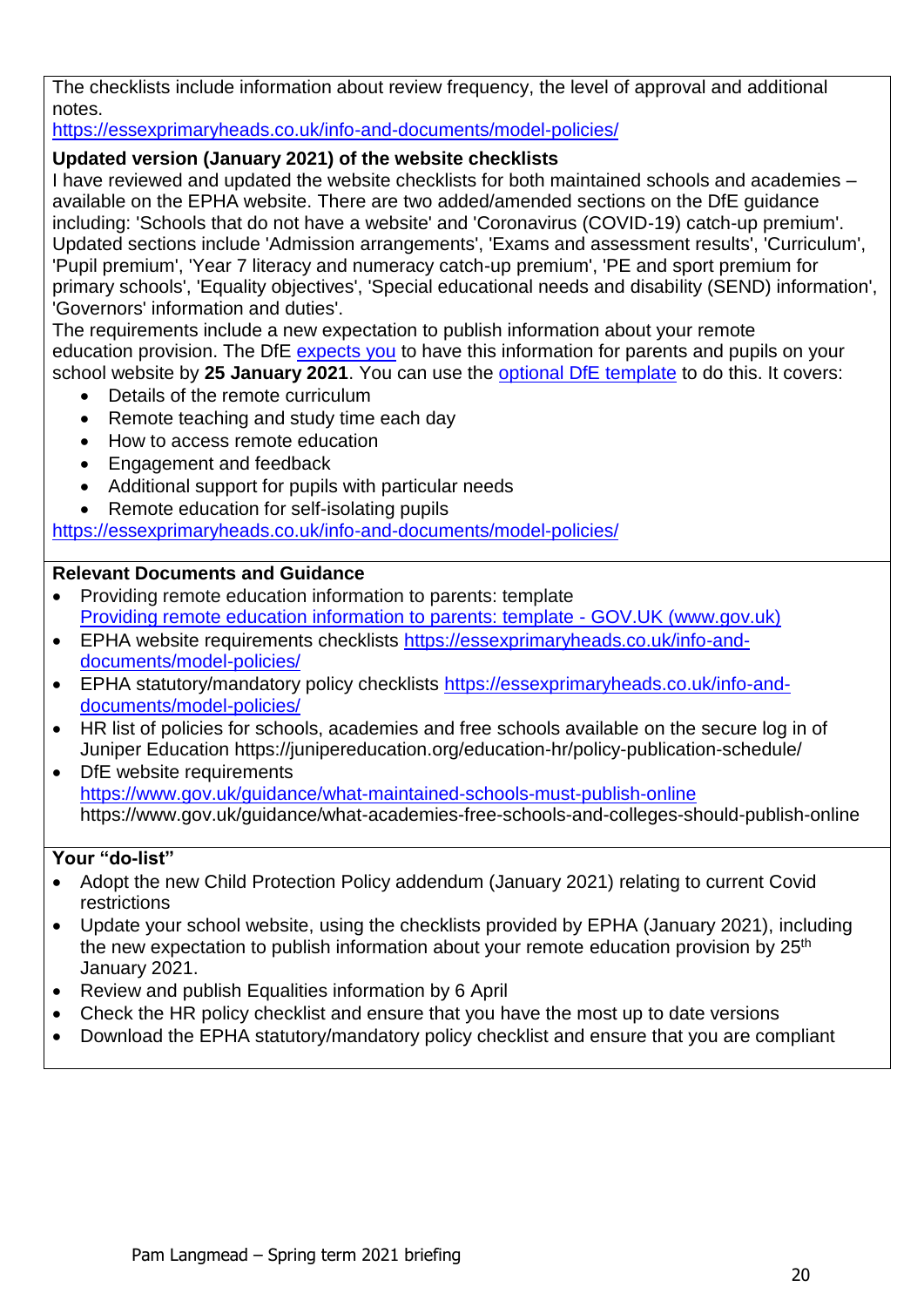## **School and Academy Governance**

## **Key information**

The National Governance Association is arguing that teachers, school and childcare staff should be prioritised for a COVID-19 vaccination. NGA, alongside other education organisations, is calling on the government to prioritise this – you can add your support by signing the petition on the Parliament [Petitions website.](https://petition.parliament.uk/petitions/554316)

Here are the headline issues you're likely to cover in your full governing board meeting this term. Share with governors so that they understand each issue and feel prepared with questions they can ask to interrogate the agenda items effectively. (Article from The Key)

## **Complete the SFVS (maintained schools)**

The 2019-20 SFVS template is still appropriate for 2020-21. The checklist sets out questions for the governing board to discuss with the headteacher and senior staff. It also includes a dashboard to show how your school compares to thresholds identified by the Department for Education (DfE). You might delegate detailed scrutiny of the SFVS to a relevant committee but, if you do, they should provide a detailed report to the full board as the full board needs to agree it. The chair of governors must sign the completed form.

#### *DfE update – 4th February 2021*

Due to the coronavirus (COVID-19) outbreak, the Department for Education (DfE) has decided that the SFVS return should be delayed this year. This is to take account of the current pressures schools and local authorities are facing.

For the financial year 2020 to 2021, schools should submit their SFVS to their local authority no later than 28 May 2021.

Local authorities should submit their assurance statement to the DfE within 6 weeks, no later than 9 July 2021.

The link to the SFVS and announcement is:

<https://www.gov.uk/government/publications/schools-financial-value-standard-sfvs#history>

#### **Finalise next year's budget (maintained schools)**

In maintained schools, the budget for the next financial year is usually finalised in the spring term. While your LA's scheme for financing schools might allow a committee to approve the budget, we recommend that the full governing board does this. The final date for submission to the LA is 4 May. Usually, the finance committee will have met to [scrutinise the budget in detail](https://schoolgovernors.thekeysupport.com/finance-and-premises/school-funding/school-budget/approving-budget-finance-committee-questions-ask/?marker=content-body) ahead of the full board's spring term meeting, where it'll be presented for approval.

#### **Complete your annual accounts process (academies)**

Due to coronavirus, deadlines for submitting financial reports for the year ending 31 August 2020 [have been extended](https://www.gov.uk/government/publications/letter-to-academy-trust-accounting-officers-august-2020) by 1 month. Submit your [audited accounts](https://schoolgovernors.thekeysupport.com/academies-mats/trust-compliance-administration-roles/academy-accounts-a-quick-guide-for-trustees/?marker=content-body) to the Education and Skills Funding Agency (ESFA) by 31 January 2021.

You also need to make sure you meet these deadlines:

23 February 2021: deadline to submit your 2019/20 accounts return (this is separate to the accounts – [read more here\)](https://www.gov.uk/guidance/academies-accounts-return#to-2018-accounts-return)

28 February 2021 at the latest: publish the accounts on your trust's website as soon as they're signed

31 May 2021 at the latest: file the accounts with [Companies House](https://www.gov.uk/government/organisations/companies-house)

## **Monitor the coronavirus catch-up premium**

Make sure that your school continues to:

- Spend the funding in line with its catch-up priorities
- Be transparent with parents on the use of the funding

## **Review your recruitment processes**

Spring term is recruitment season for many schools.

Headteachers must give notice by:

- 31 January if they wish to leave at the end of the spring term
- 30 April if they wish to leave at the end of the summer term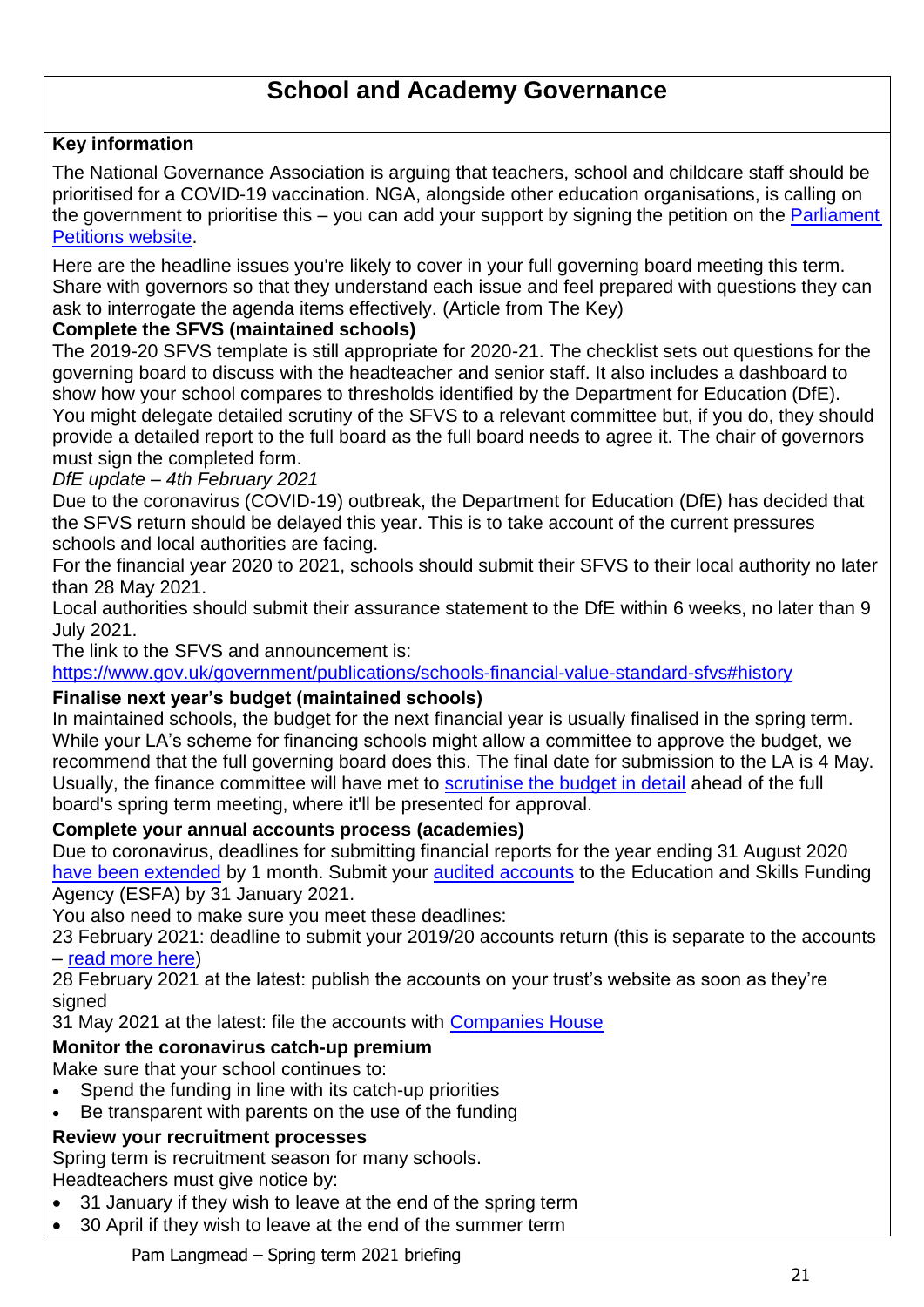For other teachers it's 29 February and 31 May respectively.

These dates are based on the [Burgundy Book,](https://www.nasuwt.org.uk/uploads/assets/uploaded/9a9fca1f-fb65-4160-a06374b589b99193.pdf) but check contracts as this may vary. Governors carry out headteacher recruitment and are usually involved in senior leadership recruitment too. Recruitment may be carried out remotely this term.

Staff handing in their notices might prompt your school to review its staffing structure. If so, you can learn about your role in this process [here.](https://schoolgovernors.thekeysupport.com/school-staff/staffing-structures-and-change/managing-restructures/staffing-structure-changes-is-consultation-required/?marker=content-body)

## **Determine admission arrangements for entry in September 2022**

If you're a governor of a voluntary aided or foundation school, or a trustee of an academy, your board is responsible for determining your school's admission arrangements. If you sit on a local governing body in a multi academy trust, check your scheme of delegation to see whether you're responsible for this.

Even if the arrangements haven't changed and you didn't need to consult on them, you still need to formally agree them each year.

Key deadlines you need to be aware of:

- 28 February 2021: to determine your admission arrangements for admission in September 2022
- 28 February 2021: to publish your appeals timetable for admissions in September 2021

15 March 2021: to send a copy of your admission arrangements for 2022 to your LA

Once you've determined your arrangements you must publish them on your website. You must also notify certain parties – see [this article](https://schoolgovernors.thekeysupport.com/curriculum-and-pupils/admissions-and-roll/consulting-on-admissions-arrangements/?marker=content-body) for who to inform and when.

If you're a governor of a community or voluntary controlled school, your LA will determine your admission arrangements (unless it's delegated the responsibility to your board, in which case follow the deadlines above). If your LA determines your arrangements, make sure your school website includes a statement directing parents to contact the LA to find out about them.

These dates come from the [School Admissions Code](https://www.gov.uk/government/publications/school-admissions-code--2) (please note that the code doesn't apply to maintained special schools).

## **Review and publish gender pay gap information**

If your school (or the legal entity you're part of) has 250 or more employees, you need to report to the government on your gender pay gap. The government suspended this requirement in 2020 due to coronavirus, but by 30 March 2021, your school will need to publish its gender pay gap information based on data it collected on 31 March 2020.

## **Monitor your school's contingency plan for remote learning**

The school should have had a [contingency plan](https://schoolgovernors.thekeysupport.com/curriculum-and-pupils/curriculum/school-reopening-scrutinising-your-schools-contingency-plan/?marker=content-body) for remote education in place since September.

- Questions that governors might ask
- How have we adapted our curriculum to help pupils catch up? What about in [subject]?
- How are we providing a broad and balanced curriculum for remote pupils?
- What support are we putting in place for disadvantaged pupils and pupils with SEND?
- How are we ensuring that remote learning aligns with what we're delivering in school?
- How well are pupils engaging with remote learning?
- What are we doing to improve low engagement, or engage reluctant pupils/families?

## **Get Information about Schools**

If you have not checked your school's Unique Property Reference Number (UPRN) value recently we encourage you to do so.If you are unsure how to perform this check, further instructions are provided in the, [Frequently Asked Questions \(FAQs\) section](https://www.get-information-schools.service.gov.uk/faq) on the help menu.

Users should remember to update their Get information about schools record as soon as possible and within specified timescales whenever there is a change to their establishment. <https://www.get-information-schools.service.gov.uk/>

## **Relevant Documents and Guidance**

- What governing boards and school leaders should expect from each other
- Governance Handbook March 2019
- SFVS 2020 2021 checklist and dashboard <https://www.gov.uk/government/publications/schools-financial-value-standard-sfvs>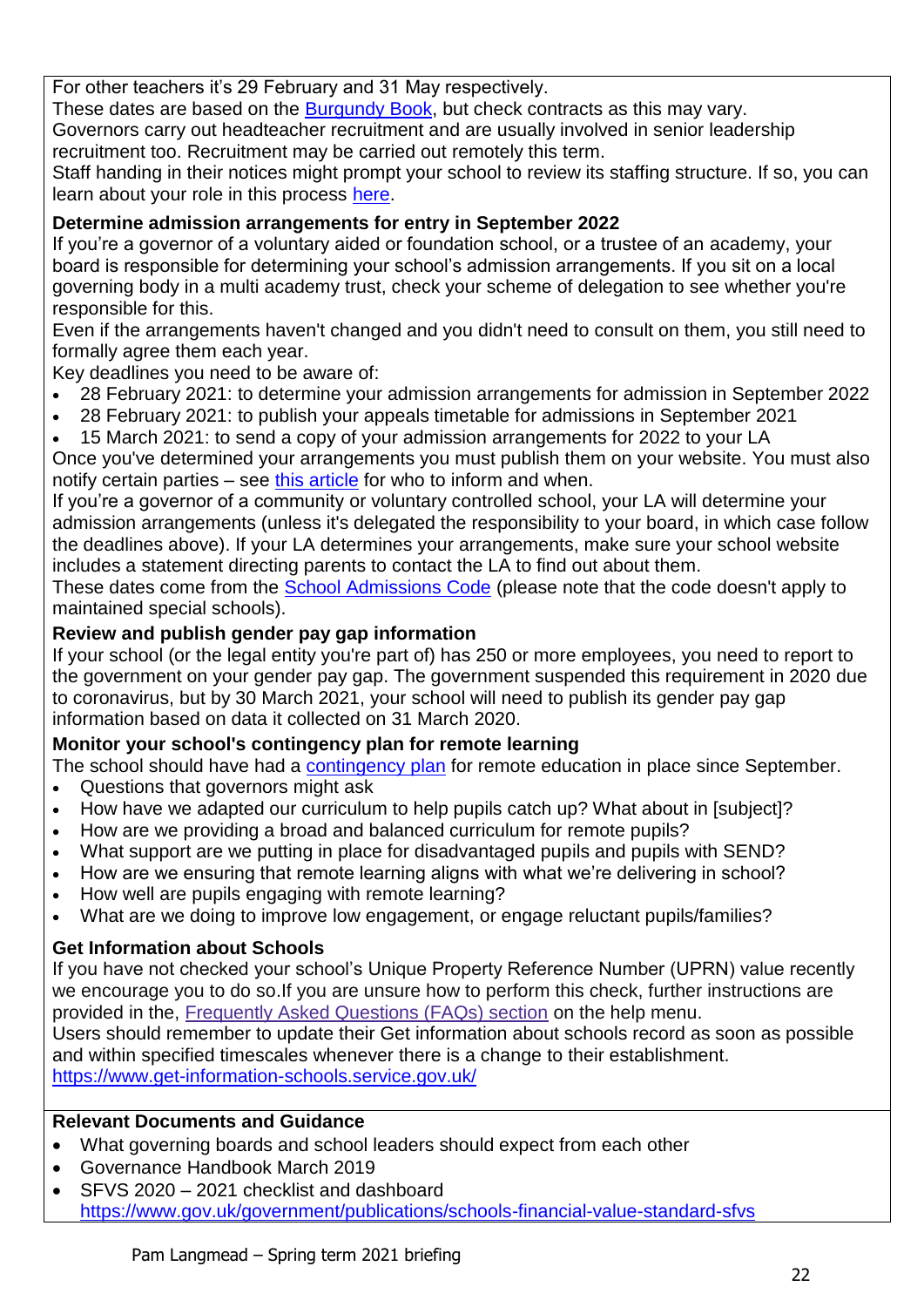• "Get information about schools"<https://www.get-information-schools.service.gov.uk/>

National Governors Association<http://www.nga.org.uk/Home.aspx>

- Sign the petition to call on the government to prioritise the vaccination for school staff.
- Make sure that you, your Finance Manager and Governors are aware of the current SFVS requirements and incorporate them within the calendar of financial management and governance – new submission date (for this year)  $28<sup>th</sup>$  May 2021
- Finalise next year's budget (maintained schools)
- Determine admission arrangements for entry in September 2022
- Update your school's information on the Get information about Schools website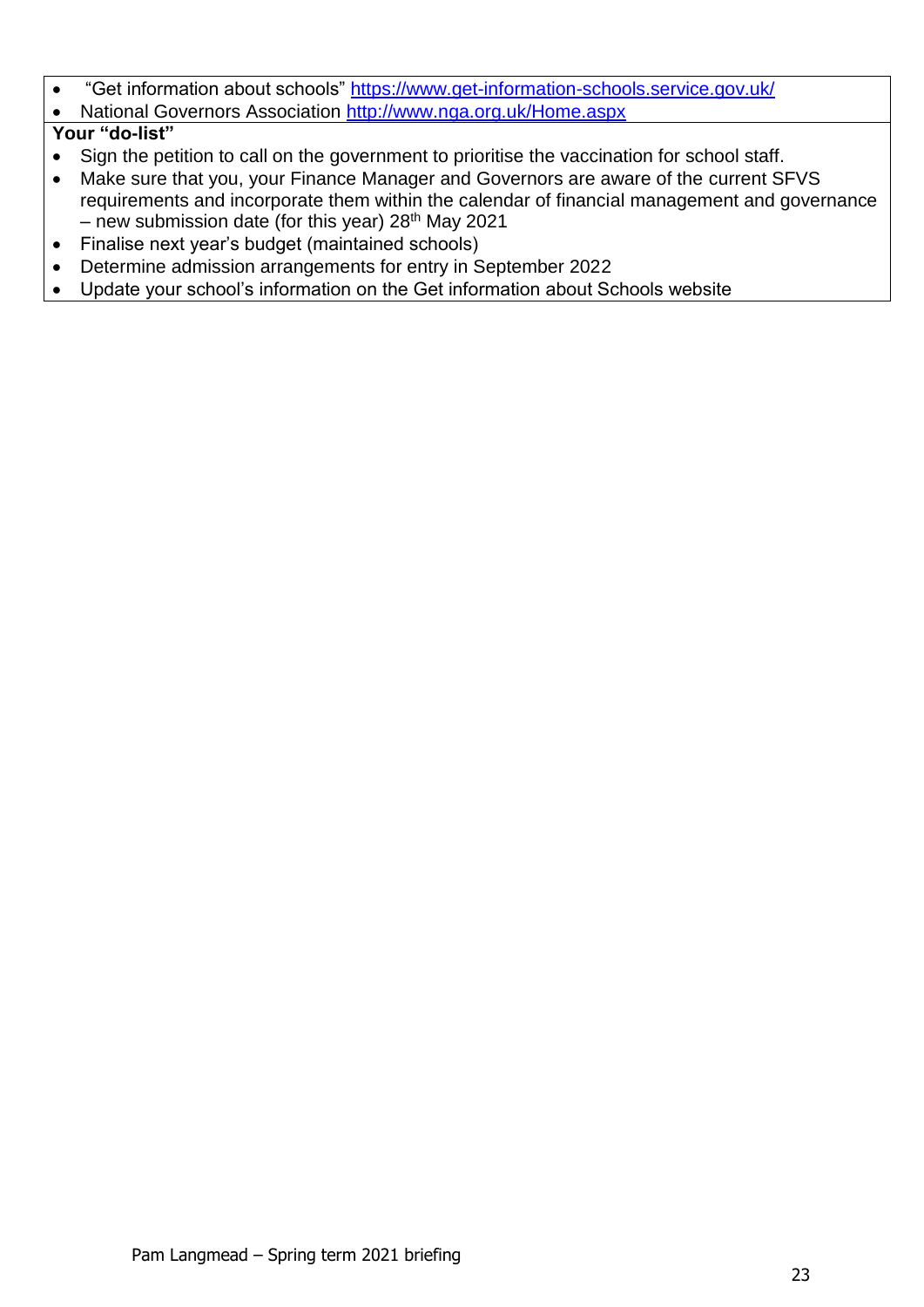## **The Local Authority**

## **Key information**

## **School funding in 2021/22**

Following a consultation in the autumn term, the Schools Forum approved the Finance Review Group's recommendation to move the Essex Formula to the National Funding Formula (NFF) over 2 years, except for the primary lump sum which will move to NFF over 3 years. Schools Forum agreed the Authority's proposals on 10<sup>th</sup> November 2020.

The School Funding Settlement for 2021/22 was announced on 17 December 2020.

- The Schools Block has increased by £79.2 million compared to 2020/21 which is due to:
- The transfer of teachers' pay grant (TPG) and teachers' pension employers contribution grant (TPECG) to the Schools Block £43.3m
- The impact of the NFF due to inflating funding factor unit values and the increase to the minimum per pupil levels £29.8m
- An increase in pupil numbers from 196,095 to 197,477 increases funding by £7.7m
- The growth fund allocation decreases by £1.7m

The Local Authority must inform maintained schools of their 2021/22 Schools Block allocation by 28<sup>th</sup> February 2021. The ESFA will inform academies of their GAG allocations by 31<sup>st</sup> March 2021.

#### **Maximising the attainment of disadvantaged pupils in Essex A strategy for schools and colleges**

The Essex vision is for all learners' needs to be understood, that every person working within our schools, colleges and settings is a champion of the disadvantaged and that every pupil receives high quality teaching and learning.

The LA slides showed the overview of the strategy, produced to aid discussions with senior leadership teams and governors, and with resources to support schools further. The slides can be found at https://schools.essex.gov.uk/info/director/Pages/default.aspx

In January more information will be sent to schools and heads are being asked to identify a member of the Senior Leadership Team to be the school's Disadvantaged Champion, to work with other champions from the partnership. They will be asked to attend two 2-hour training sessions in the spring and summer term, and a SEP partnership clinic to support the rollout of the strategy.

The LA is holding a Disadvantaged webinar for EPHA Headteachers/Disadvantaged leads with Marc Rowland, Unity School's Partnership Pupil Premium and Vulnerable Learners Advisor, free of charge via teams on 22nd February 3.30 to 5.00 pm. To secure your place please email

[sally.relfe@essex.gov.uk](mailto:sally.relfe@essex.gov.uk) with your name, email address and school name by Friday 12 February 2021.

#### More information and support from

[Philippa.Holliday@essex.gov.uk Carole.Farrer@essex.gov.uk mrowland@unitysp.co.uk](mailto:mrowland@unitysp.co.uk)

## **Health and Safety Monitoring (HSIM) 2020**

The online health and safety internal monitoring (HSIM) 2020/21 is now live. Links to the monitoring page are on the [Health and Safety](https://lnks.gd/l/eyJhbGciOiJIUzI1NiJ9.eyJidWxsZXRpbl9saW5rX2lkIjoxMDgsInVyaSI6ImJwMjpjbGljayIsImJ1bGxldGluX2lkIjoiMjAyMDAxMDYuMTUwNjU4ODEiLCJ1cmwiOiJodHRwczovL3NjaG9vbHMuZXNzZXguZ292LnVrL2FkbWluL2hzL1BhZ2VzL3BvcnRhbC5hc3B4In0.Sy9BfDAXtG9F0TgT_lNhCaWhpI0QTP5xt2Rdi1VU1xI/br/73697904306-l) homepage. All community and V/C schools must submit the relevant checklists, and the deadline for completion is **Friday 26 February 2021.** Please read the guidance and preparation sheets before completing the checklists. Note: Academy, Foundation, V/A or Independent schools who buy the health and safety service will have the option to submit the forms. Please send any queries to [HS@essex.gov.uk](mailto:HS@essex.gov.uk)

#### **Essex payroll novation**

ECC made the decision to end their provision of payroll and Juniper Education has been selected as the new payroll provider. Schools who currently use the Essex County Council payroll services were contacted by Juniper in the autumn term. You should be well on the way to making a decision about a new provider.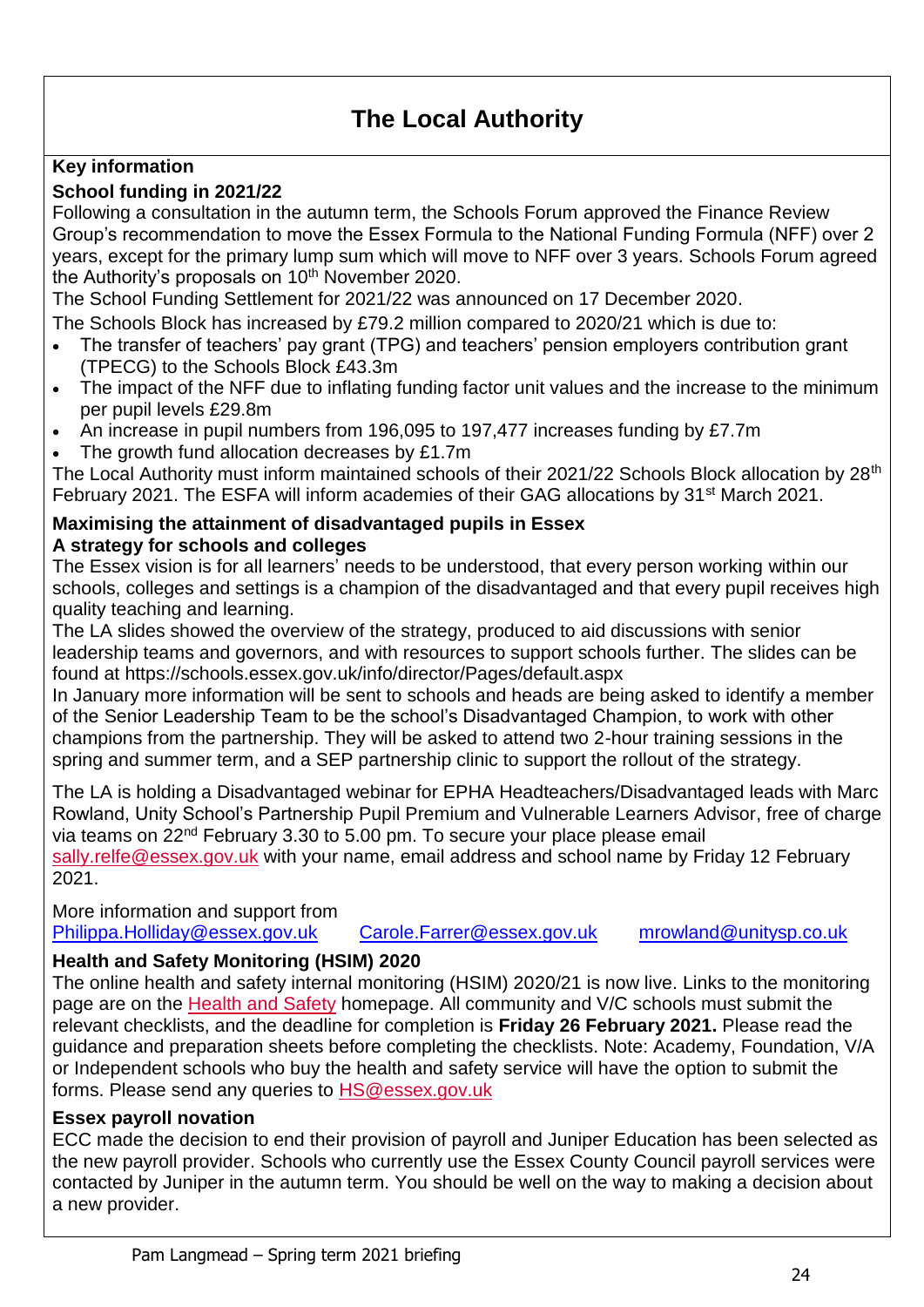## **Education Structure Charts**

Structure charts of each of the quadrant teams are available at <https://schools.essex.gov.uk/info/director/Pages/default.aspx>

#### **Schools Corporate Systems Programme (CSP) – central payment school system ceasing**

In March 2020, Cabinet agreed to procure the next generation Oracle Business System, Oracle Fusion. The main objective of the Corporate Systems Programme (CSP) is to procure the new system and implement it prior to the need to upgrade our current version of Oracle/TCS in 2021. The programme will implement an evergreen (supplier led quarterly updated) corporate system that will enable the delivery of modern high-quality HR and Finance support service in an excellent control environment.

#### *Impact on Maintained Schools*

CSP does not have the ability to generate the monthly reconciliation reports for central payment schools in a format that will import and automatically reconcile in their individual financial accounting systems. ECC will therefore be unable to host central payment schools on CSP and all central payment schools will need to open their own external bank account for operation from the 1 April 2021.

ECC will also change its accounting periods to align to the standard calendar month, as opposed to the current month end based on the last Friday of the month. This should have minimal impact on schools; it will only affect the dates of VAT accounting periods.

## *Next Steps*

The guidance for central payment schools opening their own bank account has been updated and is published on the Essex School Infolink.

This has contact details for the individual departments within Essex County Council who will be able to answer any queries central payment schools have. Schools must comply with the Scheme for Financing Schools when opening a bank account.

ECC will publish the VAT month end dates so that maintained schools have the correct dates to input when they open the new financial year on their financial accounting system.

## **Reporting School Closures**

Should schools need to close for any reason, whether this is due to bad weather, site issues, or other, it should be reported via the 'Report School Closure' facility available on the My School Page of [Essex Schools Infolink.](http://links.govdelivery.com/track?type=click&enid=ZWFzPTEmbWFpbGluZ2lkPTIwMTgwMTA4LjgzMzA2NTIxJm1lc3NhZ2VpZD1NREItUFJELUJVTC0yMDE4MDEwOC44MzMwNjUyMSZkYXRhYmFzZWlkPTEwMDEmc2VyaWFsPTE3Mjc5MzU0JmVtYWlsaWQ9cGFtQGxhbmdtZWFkLm1lLnVrJnVzZXJpZD1wYW1AbGFuZ21lYWQubWUudWsmZmw9JmV4dHJhPU11bHRpdmFyaWF0ZUlkPSYmJg==&&&103&&&http://schools.essex.gov.uk/Pages/My-School.aspx)

BBC Essex are no longer responsible for collating this information from schools so schools should not be ringing them to report closures.

For further information, please contact Tayla Johnson, Education Business Continuity Officer on [schools.communication@essex.gov.uk](mailto:schools.communication@essex.gov.uk)

#### **Relevant Documents and Guidance**

- Education Essex weekly newsletter
- Information about the new School Effectiveness Team structure http://schools.essex.gov.uk/info/director/Pages/default.aspx

- Health and Safety monitoring all Community and V/C schools should submit checklists by Friday 26 February 2021
- Identify a member of the Senior Leadership Team to be the school's Disadvantaged Champion
- Book a place on the Disadvantaged webinar on 22<sup>nd</sup> February
- Make a final decision about your new payroll provider, if applicable
- Complete the process of setting up an internal bank account (those schools that were central payment)
- Attend the termly headteachers' meeting online to be kept up to date on LA plans, strategy and information
- Make sure you read/see Education Essex each week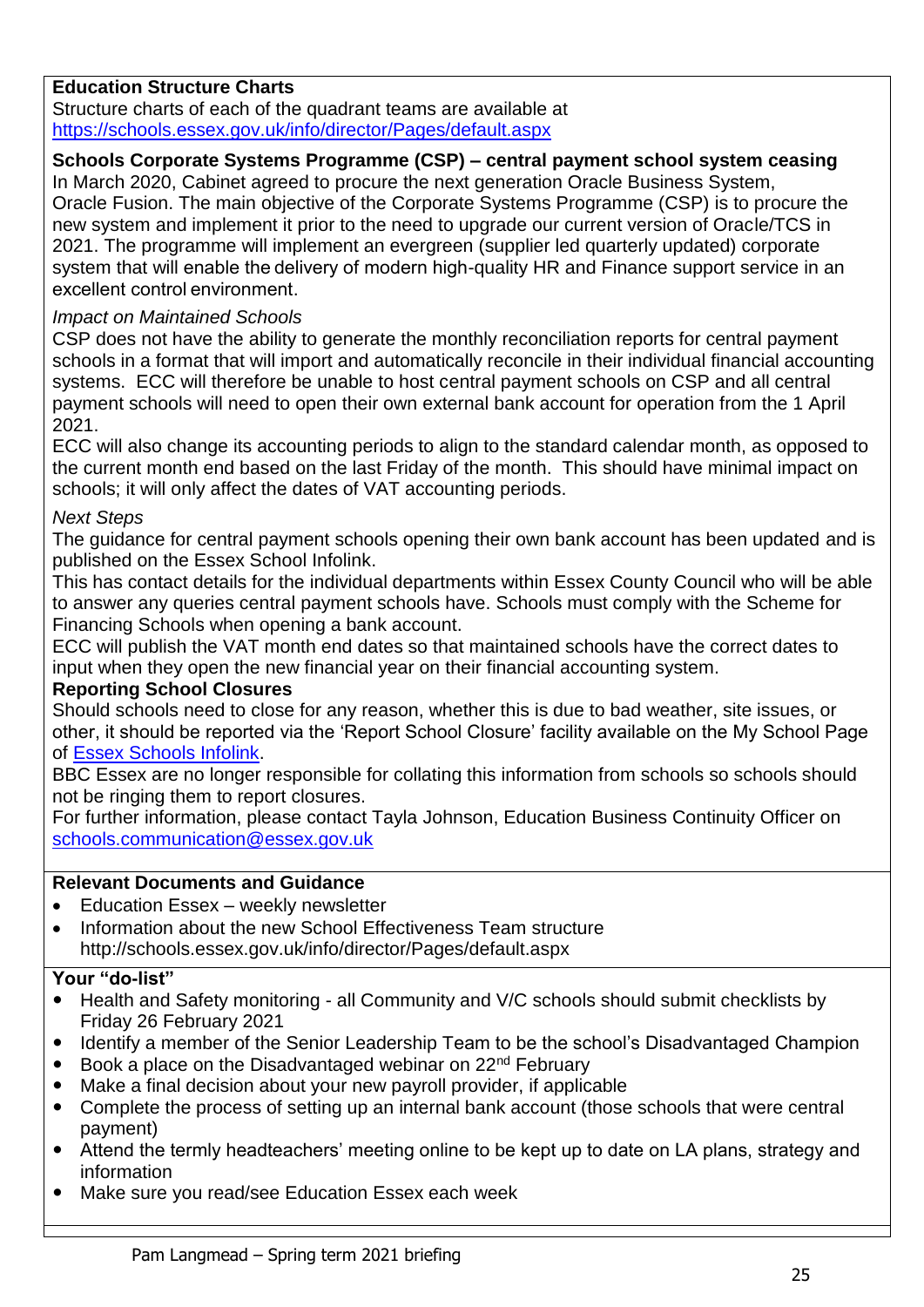## **EPHA events and dates**

## **Key information**

|                                                                                                     | According to my information so far, 20 primary schools in Essex have new headteachers this term - |
|-----------------------------------------------------------------------------------------------------|---------------------------------------------------------------------------------------------------|
| 2 in South.                                                                                         |                                                                                                   |
| Nella Murthen                                                                                       | Long Ridings Primary                                                                              |
| Sally Finch                                                                                         | St Margaret's CE Academy, Bowers Gifford                                                          |
| 5 in Mid                                                                                            |                                                                                                   |
| <b>Gill Marrion</b>                                                                                 | <b>Trinity Road Primary (interim)</b>                                                             |
| Jenny Kemp                                                                                          | Latchingdon CE Primary                                                                            |
| <b>Richard McIntosh</b>                                                                             | Baddow Hall Juniors (substantive headteacher)                                                     |
| <b>Susie Price</b>                                                                                  | St John the Baptist, Pebmarsh                                                                     |
| Jakki Sibley                                                                                        | <b>Earls Colne Primary</b>                                                                        |
| 4 in West                                                                                           |                                                                                                   |
| Matt Curzon                                                                                         | St Mary's CE Primary, Stansted (substantive headteacher)                                          |
| Katie Henson                                                                                        | St Andrew's CE Primary, North Weald                                                               |
| Llewellen Lawson                                                                                    | Dr Walker's CE Primary, Fyfield                                                                   |
| Angela Lymbouris                                                                                    | Kingsmoor Academy                                                                                 |
| 9 in North East                                                                                     |                                                                                                   |
| Catherine Bickersteth                                                                               | Rolph CE Primary (Acting headteacher)                                                             |
| <b>Polly Bradford</b>                                                                               | Gosbecks Primary (Interim head of school)                                                         |
| <b>Adam Squirrell</b>                                                                               | Stanway Fiveways Primary (Acting headteacher)                                                     |
| Laura Khine                                                                                         | <b>Brightlingsea Primary</b>                                                                      |
| <b>Claire Russell</b>                                                                               | <b>Braiswick Primary</b>                                                                          |
| Sarah Crookes                                                                                       | <b>Cann Hall Primary</b>                                                                          |
| Julie Ingram                                                                                        | Fordham All Saints Primary (Executive Headteacher)                                                |
| Ellie Jaggs                                                                                         | <b>Boxted CE Primary</b>                                                                          |
| Emily McMillan                                                                                      | Fordham All Saints Primary (Acting headteacher)                                                   |
| The Drefessional Officer will gend a welcome pools to all now primary beadteachers of the beginning |                                                                                                   |

The Professional Officer will send a welcome pack to all new primary headteachers at the beginning of term.

**The EPHA Colleague Supporter programme** for new and acting headteachers in primary-phase schools and for established headteachers who are new to Essex

A Colleague Supporter is someone a new headteacher can rely on and talk to in complete confidence, about the early days of headship, their worries, what they need to know (and what you don't know you need to know!) They have the experience of being a headteacher in an Essex primary school (and are doing the job now) and fully understand the challenges and responsibilities a new head is facing, as well as knowing the satisfaction and sense of pride that the role gives every head. This service is *absolutely free* to new and acting primary, nursery, infant and junior headteachers in Essex. EPHA recognises the importance of supporting new heads in their early days of headship and wants to ensure that every new head feels able to connect with a Colleague Supporter, without having to draw on their school's budget. At the same time, EPHA remunerates a Colleague Supporter's own school, so that they are able to commit to a professional role knowing that they are contributing financially to their school, as well as benefiting professionally.

The EPHA Chair or Vice-Chair of your quadrant (or the EPHA Professional Officer) will contact you as early as possible in your new headship to welcome you to your new role in an Essex school and to let you know what support EPHA can give you. During that conversation they will talk to you about organising a Colleague Supporter and will ask you a number of questions about who will be right for you. Once we have identified a "match", your Colleague Supporter will contact you and will set up a programme of support. For more information contact Pam Langmead at pam@langmead.me.uk

There is additional support and information for new headteachers on the Essex Schools Infolink [https://schools.essex.gov.uk/info/Welcome\\_to\\_New\\_Headteachers/Pages/default.aspx](https://schools.essex.gov.uk/info/Welcome_to_New_Headteachers/Pages/default.aspx)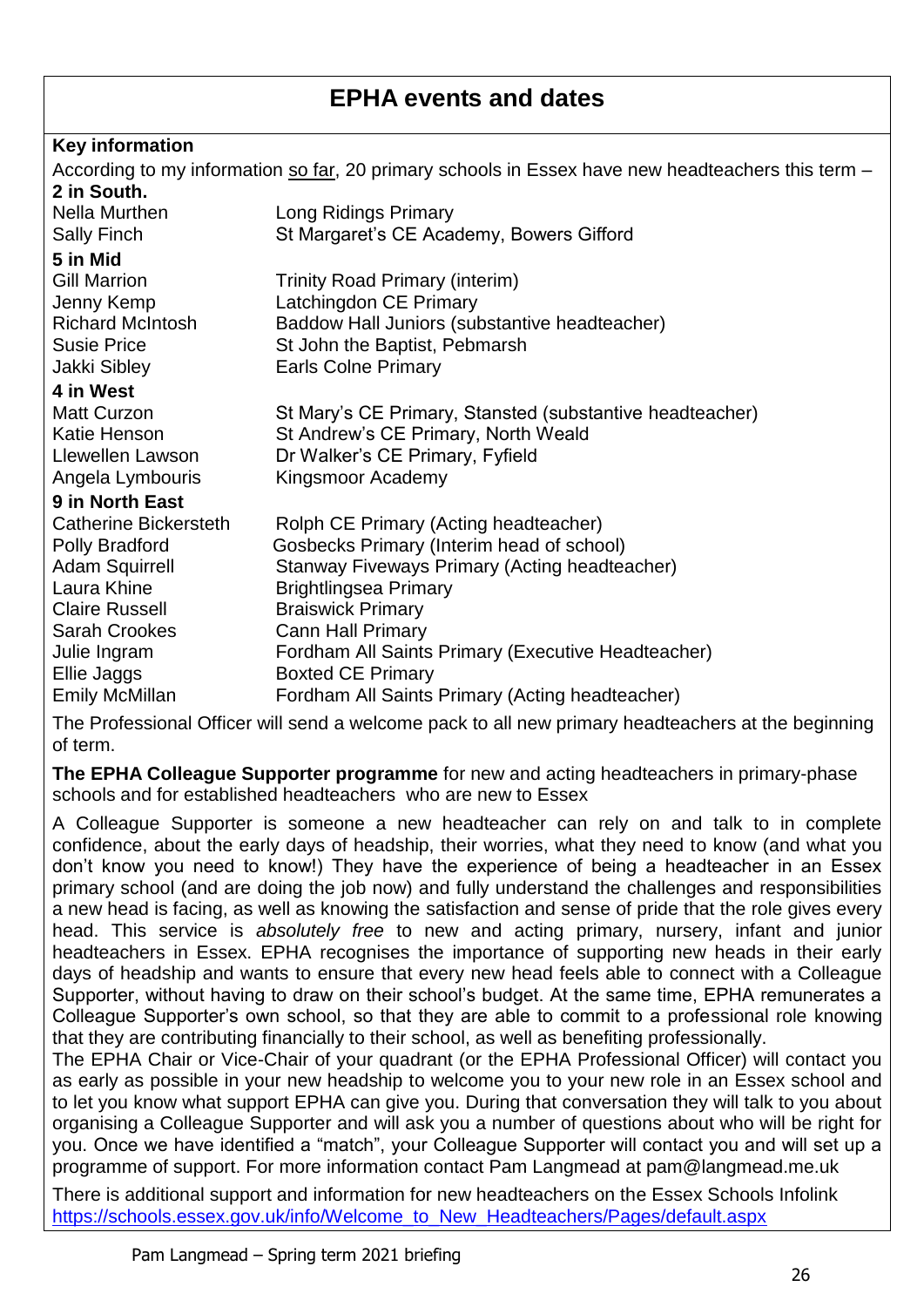**EPHA termly headteacher meetings 2020-21 and 2021-22 North East EPHA – online or Colchester United Football Stadium**  Wednesday 3 March 2021 Wednesday 16 June 2021 Wednesday 10 November 2021 Wednesday 2 March 2022 Wednesday 15 June 2022 **South EPHA – online or Holiday Inn, Basildon**  Thursday 4 March 2021 Thursday 17 June 2021 Thursday 11 November 2021 Thursday 3 March 2022 Thursday 16 June 2022 **West EPHA – online or Stansted Business Centre, Takeley**  Wednesday 10 March 2021 Wednesday 23 June 2021 Wednesday 17 November 2021 Wednesday 9 March 2022 Wednesday 16 June 2022 **Mid EPHA – online or Chelmsford City Football Club (CCFC)**  Thursday 11 March 2021 Thursday 24 June 2021 Thursday 18 November 2021 Thursday 10 March 2022 Thursday 23 June 2022 The minutes of these and other meetings can be found on the EPHA website.

## **County EPHA Annual General Meeting**

Thursday 30 September 2021 venue tba (online or CCFC)

## **EPHA Primary Headteachers' Support Directory**

The document can be found on the EPHA website at [https://essexprimaryheads.co.uk/info-and](https://essexprimaryheads.co.uk/info-and-documents/welcome-pack/)[documents/welcome-pack/](https://essexprimaryheads.co.uk/info-and-documents/welcome-pack/)

## **Conferences**

Headteachers' conference – Friday 19 March 2021 – virtual conference – key note speakers, Michael Portillo, Drew Povey, Mary Myatt and Susie Dent – programme and booking form sent out by post in January – free for Essex headteachers

Deputy Headteachers' conference – Friday 8 October 2021 – Colchester Football Stadium

## **Governor training**

The Professional Officer can deliver training for your governors on various education areas, including safeguarding, the Ofsted framework and Pupil Exclusions. Capacity is limited and training will be offered for groups of governors across a consortium. Please contact Pam to discuss.

The **2021/22 EPHA funding contribution** will be paid directly from the DSG – therefore there will be no need to collect subscriptions from schools in the next financial year – please let your finance officer know.

https://essexprimaryheads.co.uk/files/what-headteachers-get-in-return-for-their-epha-contribution-2020-21.pdf

## **Relevant Documents and Guidance**

- EPHA website [www.essexprimaryheads.co.uk](http://www.essexprimaryheads.co.uk/)
- What headteachers get in return for their EPHA contribution 2020/21 https://essexprimaryheads.co.uk/about/constitution-and-finance/
- EPHA Headteachers' Support Directory
- New heads information on Essex Schools infolink [https://schools.essex.gov.uk/info/Welcome\\_to\\_New\\_Headteachers/Pages/default.aspx](https://schools.essex.gov.uk/info/Welcome_to_New_Headteachers/Pages/default.aspx)